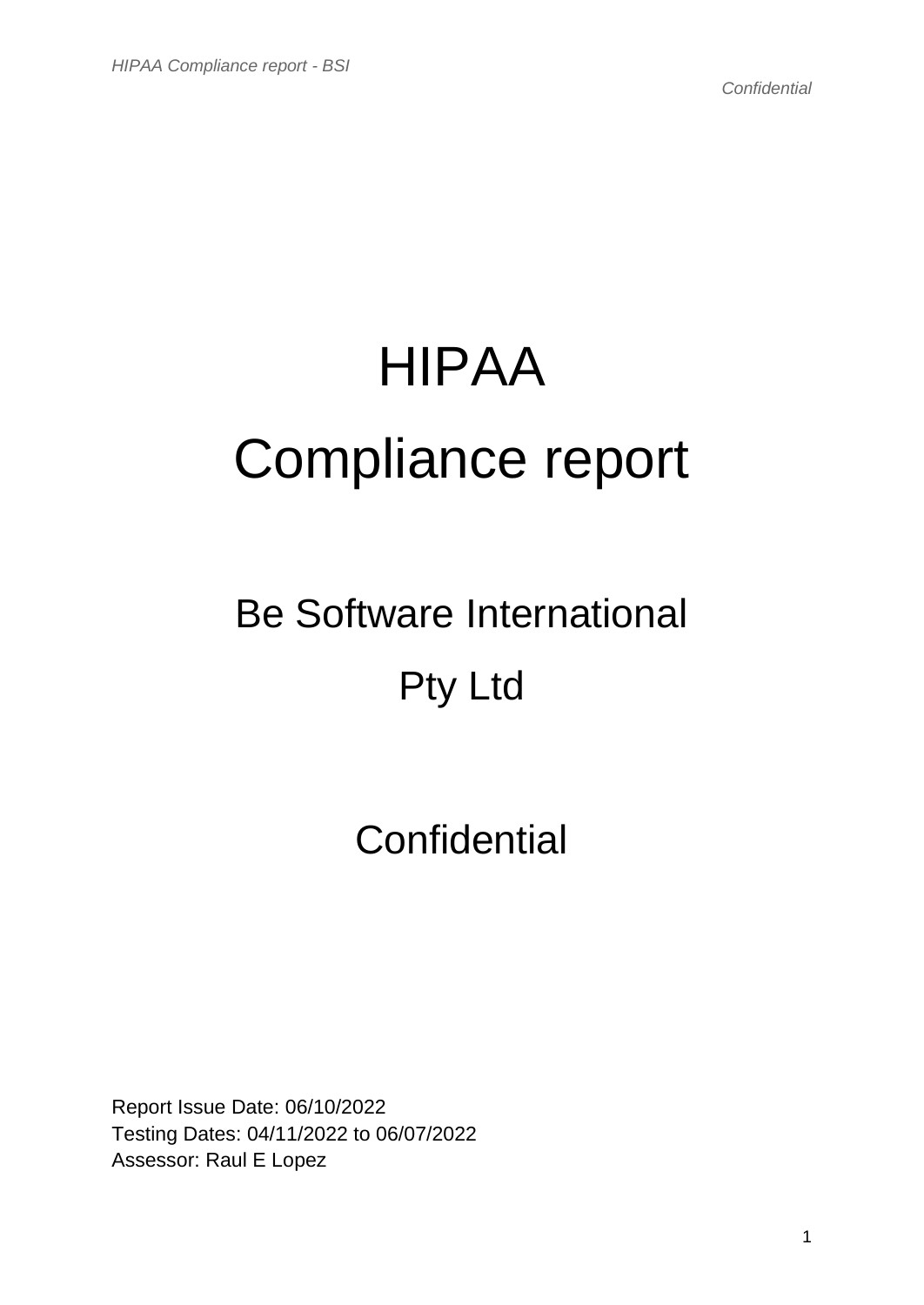#### Scope

At the request of Be Software International Pty Ltd, the information security assessor performed a security assessment against the supporting services and assets of Be Software International Pty Ltd and the application to the HIPAA Security Rule to electronic personal health information that is created, received, used, or maintained.

The HIPAA Security Rule establishes US national standards to protect individuals' electronic personal health information that is created, received, used, or maintained by a covered entity. The Security Rule requires appropriate administrative, physical and technical safeguards to ensure the confidentiality, integrity, and security of electronic protected health information.

This document reports the results and conclusions of the security assessment engagement.

#### **Objectives**

The main purpose of this assessment is to validate the compliance of the HIPAA security rule that states as follows in the Electronic Code of Federal Regulations (e-CFR) Title 45 - Public Welfare Subtitle A - Department of Health and Human Services SUBCHAPTER C - ADMINISTRATIVE DATA STANDARDS AND RELATED REQUIREMENTS PART 164 - SECURITY AND PRIVACY Subpart C - Security Standards for the Protection of Electronic Protected Health Information § 164.306 Security standards: General rules section a:

(a) General requirements.Covered entities and business associates must do the following: (1) Ensure the confidentiality, integrity, and availability of all electronic protected health information the covered entity or business associate creates, receives, maintains, or transmits. (2) Protect against any reasonably anticipated threats or hazards to the security or integrity of such information.

(3) Protect against any reasonably anticipated uses or disclosures of such information that are not permitted or required under subpart E of this part.

(4) Ensure compliance with this subpart by its workforce.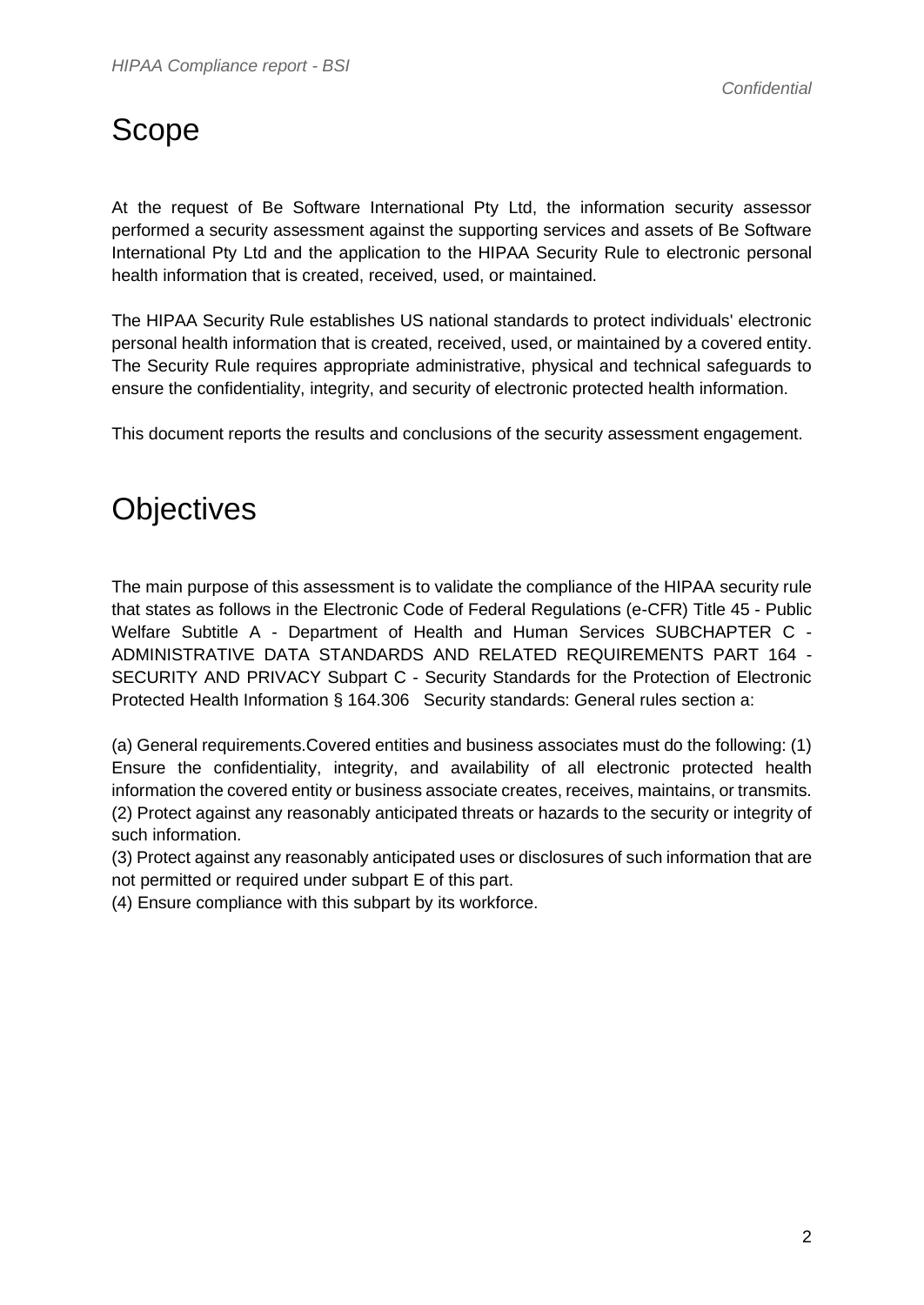#### Assessment Resources

A set of interviews and sessions was performed in order to validate compliance and as part of the assessment it was presented and shared the following documentation

Asset inventory version 2.6 (2022) Network Diagram version 1.0 (2022) Dataflow register for personal health information version 2.0 (2021) Penetration test latest reports (2022) Third party and service providers list version 1.0 (2021) Risk assessment version 2.6 Incident management procedure version 2.3 (2022) Software change and development procedure version 1.2 (2022) Access Control policies and procedures 3.2 Operational procedures 3.2 Information security standards version 3.1 (2022) BCP/DRP Plan version 2.4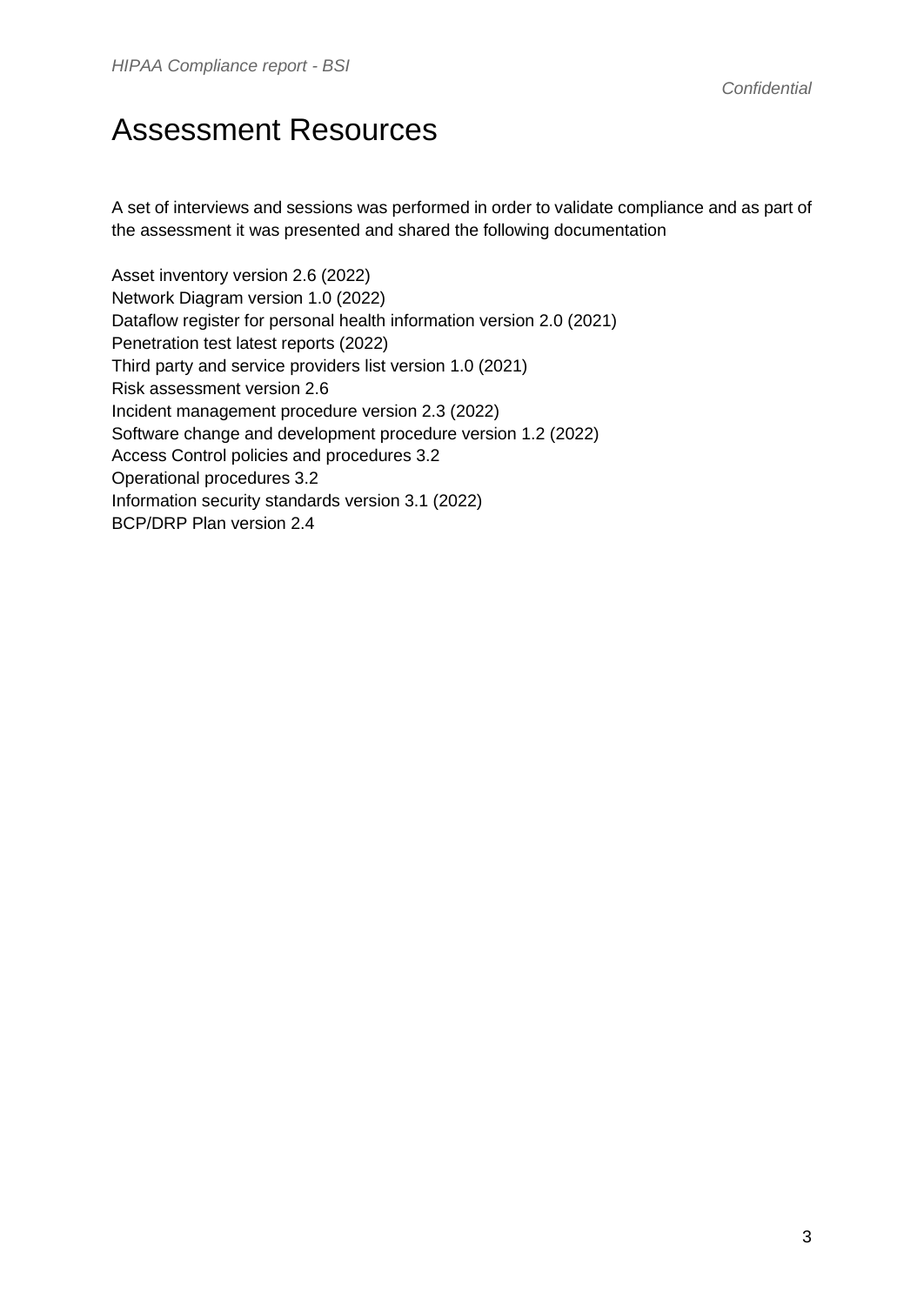#### Executive Summary

Based on the control evaluation performed Be Software International Pty Ltd have provided evidence that support 100% of compliance based on the list of controls applicable based on the suite of HIPAA Administrative Simplification Regulations, this can be found at 45 CFR Part 160, Part 162, and Part 164



| <b>Control summary</b>        | Count |
|-------------------------------|-------|
| Not Requested                 | 0     |
| Requested                     | 0     |
| Under review                  | 0     |
| Amendment to process required | O     |
| Non Compliant                 | 0     |
| Compliant                     | 150   |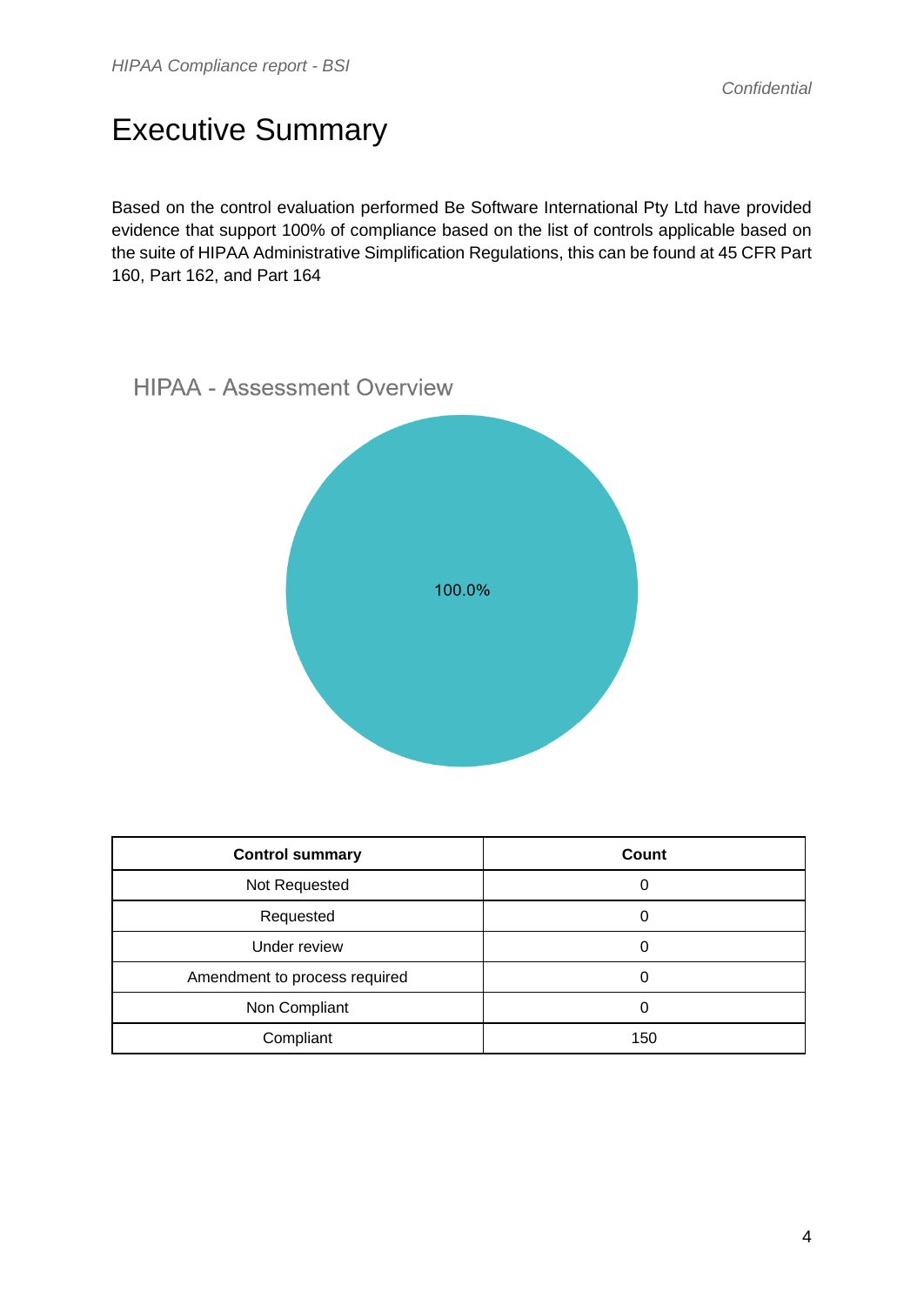#### Detailed Report

Based on the control evaluation performed Be Software International Pty Ltd have provided evidence that support 100% of compliance based on the list of controls applicable based on the suite of HIPAA Administrative Simplification Regulations, this can be found at 45 CFR Part 160, Part 162, and Part 164

The detail of controls applicable to this assessment and the evaluation criteria of "Compliance" can be verified as follows:

| <b>Source</b> | <b>Regulatory Regulatory</b> | <b>Requirement Assessment Question</b>                                                                                                                                                                                                                                       |     | In Scope Current Status |
|---------------|------------------------------|------------------------------------------------------------------------------------------------------------------------------------------------------------------------------------------------------------------------------------------------------------------------------|-----|-------------------------|
| <b>HIPAA</b>  | 164.308a1iiA                 | Has a Risk Analysis been completed to identify potential<br>threats & vulnerabilities and likelihood of impact, including<br>management, operational, and technical issues (such as<br>outlined in NIST SP 800-30), for all systems that store,<br>process or transmit ePHI? | Yes | <b>Compliant</b>        |
| <b>HIPAA</b>  | 164.308a1iiA                 | Have you identified potential threats and vulnerabilities and<br>ranked them based on their likelihood and impact should they Yes<br>happen (to prevent them from happening)?                                                                                                |     | <b>Compliant</b>        |
| <b>HIPAA</b>  | 164.308a1iiA                 | Have you conducted penetration testing?                                                                                                                                                                                                                                      | Yes | Compliant               |
| <b>HIPAA</b>  | 164.308a1iiB                 | Do you have a Risk Management procedures in place that<br>requires a Risk Assessment be completed to evaluate Yes<br>compliance with the HIPAA Security Rule?                                                                                                                |     | Compliant               |
| <b>HIPAA</b>  | 164.308a1iiB                 | Has a Risk Management & Risk Mitigation process been<br>completed (such as outlined in NIST Guidelines NIST 800-<br>30) to reduce risks & vulnerabilities, including documentation<br>of corrective actions taken?                                                           | Yes | <b>Compliant</b>        |
| <b>HIPAA</b>  | 164.308a1iiB                 | Do you have a policy in place requiring users to get approval<br>for use of any new and updated hardware and/or software<br>(e.g. putting in networks, systems, desktops,)?                                                                                                  | Yes | Compliant               |
| <b>HIPAA</b>  | 164.308a1iiB                 | Do you have a process in place/ controls to deal with<br>remaining (residual) risk after other controls have been Yes<br>applied?                                                                                                                                            |     | Compliant               |
| <b>HIPAA</b>  | 164.308a8                    | Do you perform periodic technical and non technical<br>evaluations of the standards under this rule and in response $\gamma_{\text{es}}$<br>to environmental or operational changes affecting the security<br>of ePHI?                                                       |     | <b>Compliant</b>        |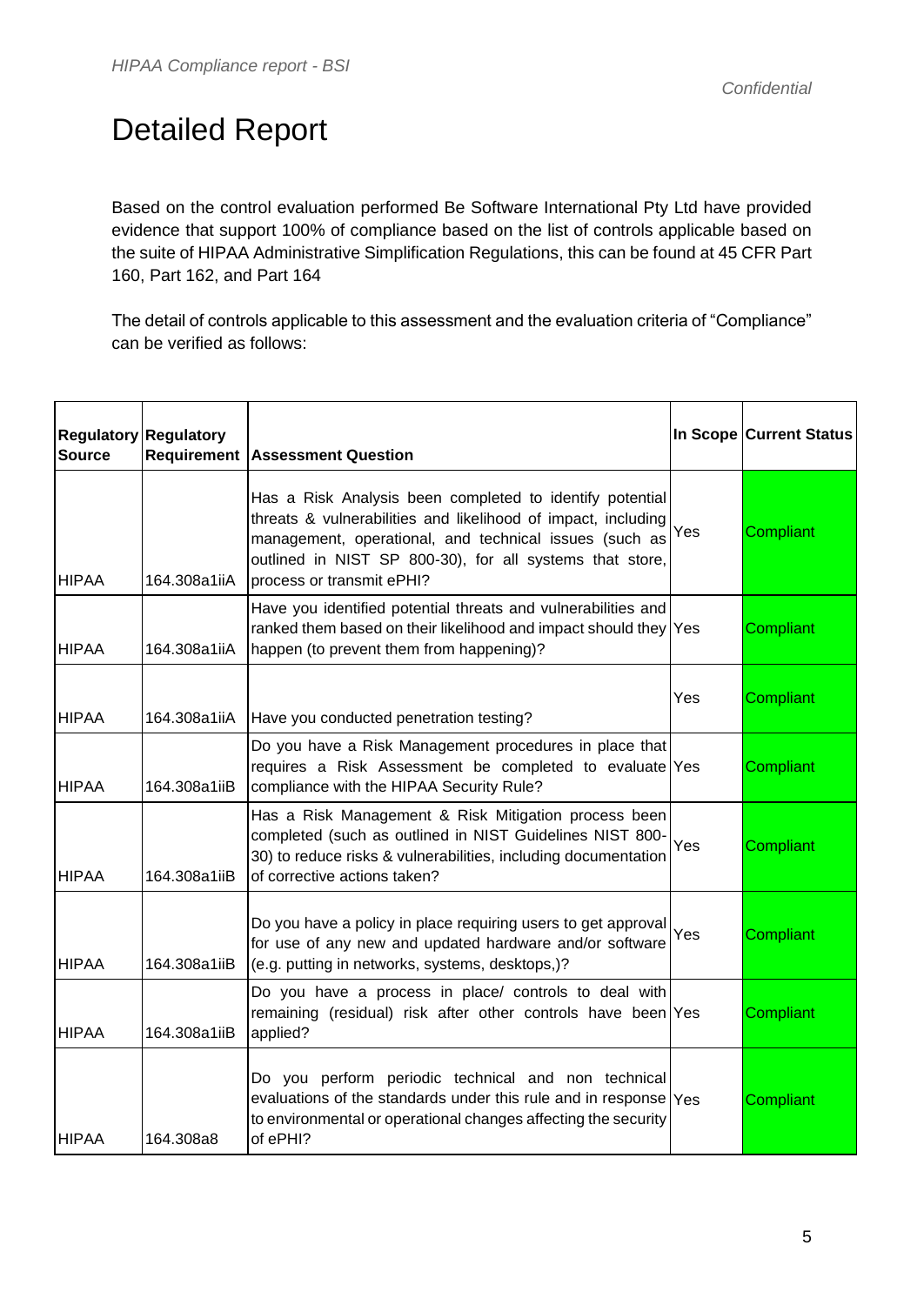| <b>HIPAA</b> | 164.308a7i   | Do you have P&Ps in place to respond to emergencies that<br>damage systems containing ePHI?                                                                                                                                                                      | Yes | Compliant        |
|--------------|--------------|------------------------------------------------------------------------------------------------------------------------------------------------------------------------------------------------------------------------------------------------------------------|-----|------------------|
| <b>HIPAA</b> | 164.308a7i   | Do you maintain a copy of the plans on & offsite?                                                                                                                                                                                                                | Yes | Compliant        |
| <b>HIPAA</b> | 164.308a7i   | Have you assigned responsibility for implementing and<br>maintaining the P&P? If yes, who is responsible?                                                                                                                                                        | Yes | <b>Compliant</b> |
| <b>HIPAA</b> | 164.308a7iiB | Have you established and implemented procedures to restore<br>any loss of ePHI data that is stored electronically?                                                                                                                                               | Yes | <b>Compliant</b> |
| <b>HIPAA</b> | 164.308a7iiC | Have you established and implemented procedures to enable<br>continuation of critical business processes for protection of<br>ePHI while operating in the emergency mode?                                                                                        | Yes | Compliant        |
| <b>HIPAA</b> | 164.308a7iiC | Does the plan include all critical systems containing ePHI<br>such as the EHR, patient accounting systems, digital Partial<br>recordings of diagnostic images, electronic test results, etc.<br>as well as all supplies & service providers to support the plan? |     | Compliant        |
| <b>HIPAA</b> | 164.308a7iiC | Do you have any environmental controls? Any alarms/paging<br>used for temperature and/or fire? Fire suppression system? Partial<br>extinguishers?<br>insurance cover<br>Fire<br>Does<br>sprinkler<br>malfunctioning? 4) Install a cooling system                 |     | Compliant        |
| <b>HIPAA</b> | 164.308a7iiC | Do you have a UPS? Are there any warning lights or alarms? Partial<br>Generator?                                                                                                                                                                                 |     | Compliant        |
| <b>HIPAA</b> | 164.308a7iiC | Are redundant power supplies monitored and tested (UPS Partial<br>and/or Generator)?                                                                                                                                                                             |     | Compliant        |
| <b>HIPAA</b> | 164.308a7iiC | Are the contingency plans distributed to the appropriate<br>personnel and readily available in the event of an Yes<br>emergency?                                                                                                                                 |     | Compliant        |
| <b>HIPAA</b> | 164.308a7iiD | Have you implemented procedures for periodic testing and Yes<br>revision of contingency plans?*                                                                                                                                                                  |     | Compliant        |
| <b>HIPAA</b> | 164.308a7iiE | Have you assessed the relative criticality of specific<br>applications and data in support of other contingency plan Yes<br>components?*                                                                                                                         |     | Compliant        |
| <b>HIPAA</b> | 164.308a7iiE | Do you have a list of servers, model & serial #s, software,<br>interdependencies,<br>use/role,<br>warranty Yes<br>locations,<br>and<br>information? Where is this located?                                                                                       |     | Compliant        |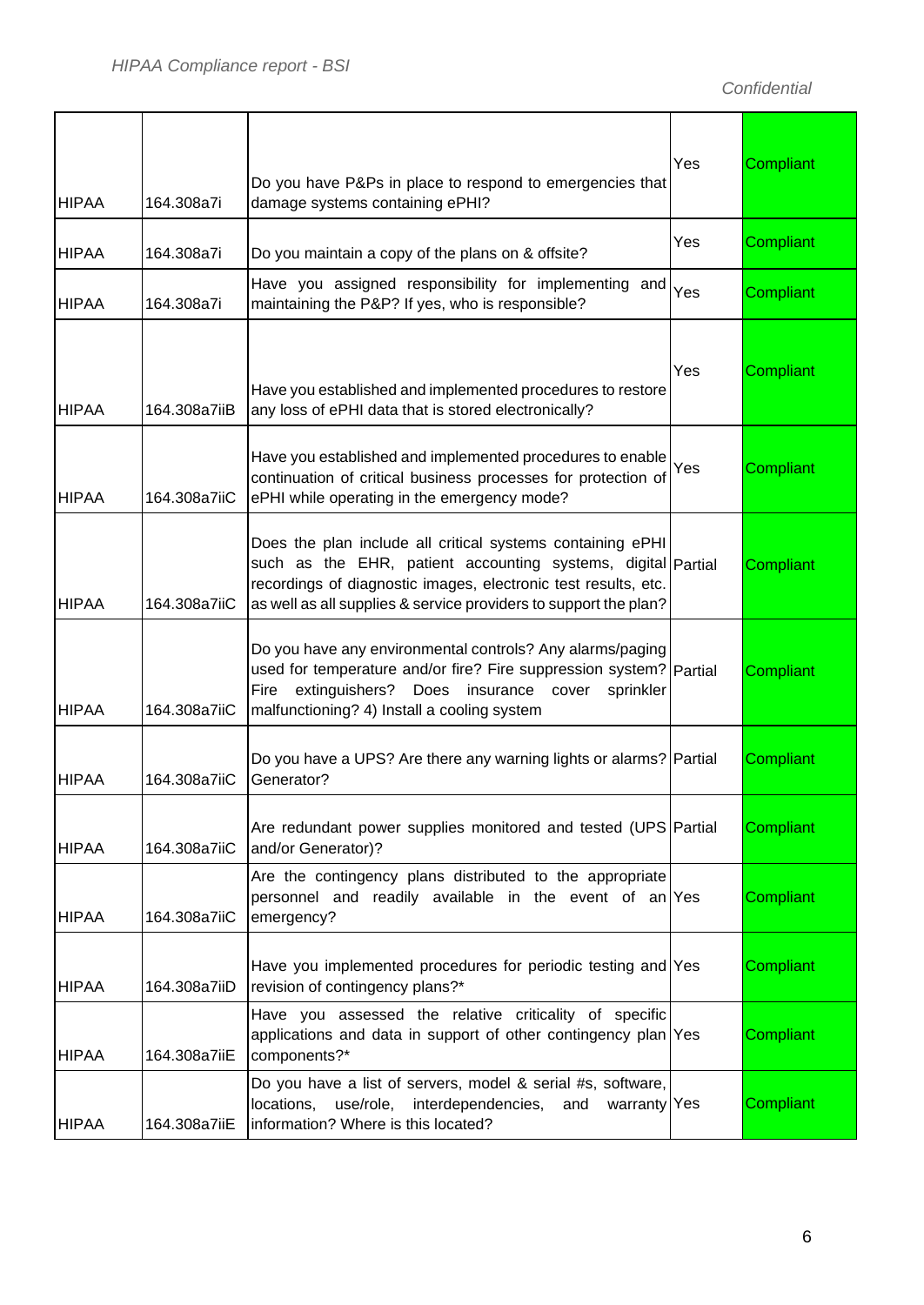| <b>HIPAA</b> | 164.308a7iiE | Do you have a list of all workstations and portable<br>media/mobile devices that may be used to access, store, and<br>transmit ePHI (i.e. computers, laptops, smart phones, flash   Partial<br>drives, etc.). Does this include where they are located,<br>purpose of their use, who uses them, and where to get<br>backup systems for emergencies? Where is this maintained? |         | Compliant        |
|--------------|--------------|-------------------------------------------------------------------------------------------------------------------------------------------------------------------------------------------------------------------------------------------------------------------------------------------------------------------------------------------------------------------------------|---------|------------------|
| <b>HIPAA</b> | 164.308a7iiE | Do you have a network diagram of all servers, systems, Yes<br>interfaces, etc.? Where is this located?                                                                                                                                                                                                                                                                        |         | Compliant        |
| <b>HIPAA</b> | 164.308a7iiE | Do you have a data inventory list (which may include more<br>than what is stored/transmitted in key ePHI applications) in Yes<br>your current criticality list?                                                                                                                                                                                                               |         | Compliant        |
| <b>HIPAA</b> | 164.310a2i   | Have you established and implemented procedures that allow<br>facility access in support of restoration of lost data under the Partial<br>disaster recovery plan and emergency mode operations plan<br>in the event of an emergency?*                                                                                                                                         |         | Compliant        |
| <b>HIPAA</b> | 164.312a2ii  | Have you established and implemented procedures for Yes<br>obtaining necessary ePHI during an emergency?                                                                                                                                                                                                                                                                      |         | Compliant        |
| <b>HIPAA</b> | 164.308a7iiA | Have you established and implemented procedures to create Yes<br>and maintain retrievable exact copies of ePHI?                                                                                                                                                                                                                                                               |         | Compliant        |
| <b>HIPAA</b> | 164.308a7iiA | What types of backups are performed of your servers (look Yes<br>at log, rotation schedule offsite storage, & testing backups)?                                                                                                                                                                                                                                               |         | Compliant        |
| <b>HIPAA</b> | 164.310d1    | Have you implemented P&Ps that define how hardware and<br>media may be moved into and out of each facility?                                                                                                                                                                                                                                                                   | Partial | <b>Compliant</b> |
| <b>HIPAA</b> | 164.310d2iii | Do you have and follow a policy to maintain a record of the<br>movements of hardware and electronic media and the person Partial<br>responsible for its movement?*                                                                                                                                                                                                            |         | <b>Compliant</b> |
| <b>HIPAA</b> | 164.310d2iv  | Do you have and follow a plan to create a retrievable, exact<br>copy of ePHI, when needed, before moving equipment on Partial<br>which it is stored?*                                                                                                                                                                                                                         |         | Compliant        |
| <b>HIPAA</b> | 164.308a1iiD | Have you implemented procedures to regularly review<br>records of information system activity such as audit logs,<br>access reports, and security incident tracking in all systems<br>that contain or transmit ePHI?                                                                                                                                                          | Yes     | <b>Compliant</b> |
| <b>HIPAA</b> | 164.308a5iiC | Do you have procedures for monitoring log-in attempts and<br>reporting discrepancies?*                                                                                                                                                                                                                                                                                        | Yes     | Compliant        |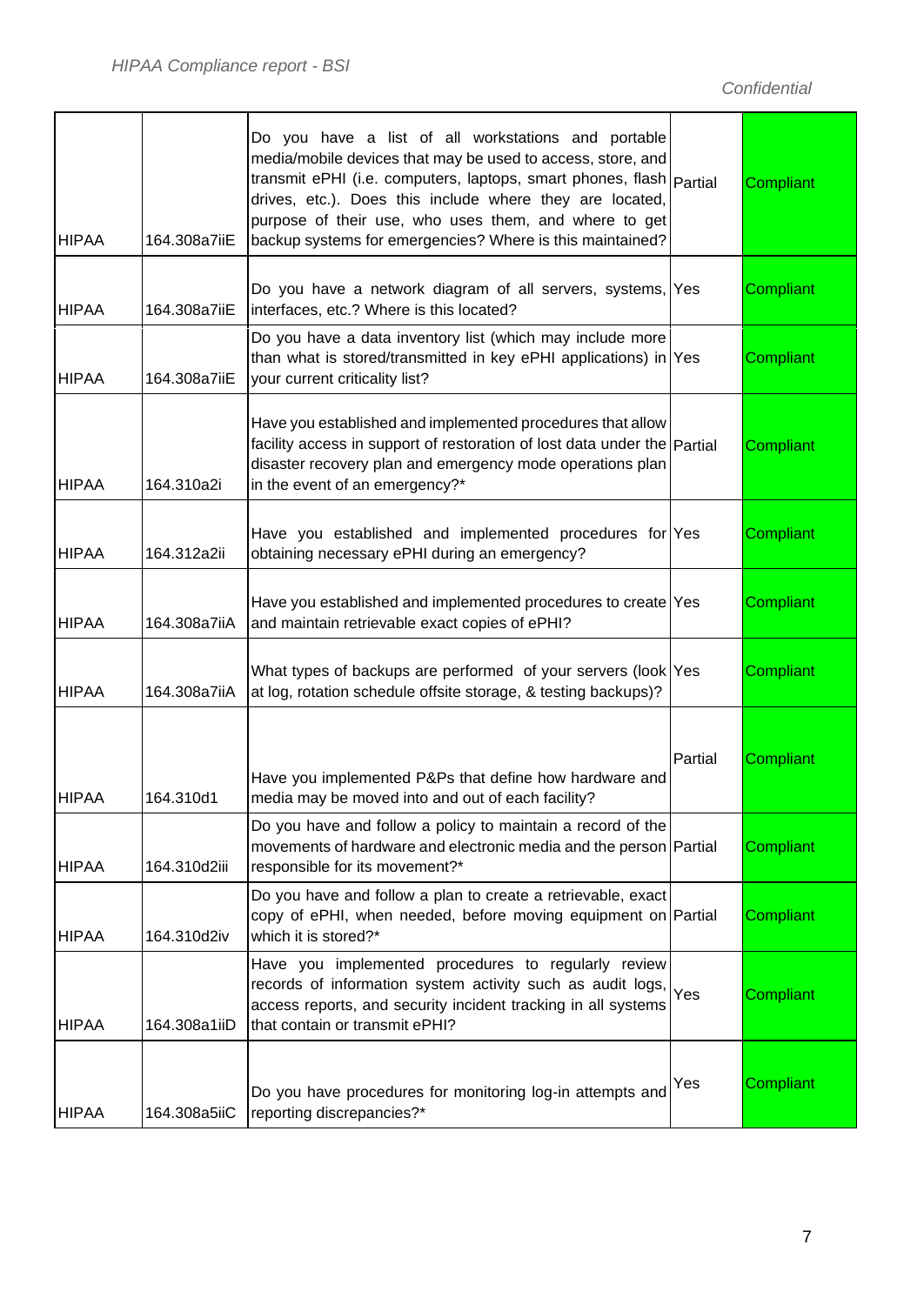| <b>HIPAA</b> | 164.312b     | Have you<br>implemented hardware, software, and/or<br>procedural mechanisms that record and examine activity in<br>information systems that contain or use ePHI (Audit<br>Controls)?                                                                                                                           | Yes       | <b>Compliant</b> |
|--------------|--------------|----------------------------------------------------------------------------------------------------------------------------------------------------------------------------------------------------------------------------------------------------------------------------------------------------------------|-----------|------------------|
| <b>HIPAA</b> | 164.312b     | What security auditing capabilities are in place for systems<br>that contain or transmit ePHI (to monitor for unauthorized<br>users)? Is access limited to specific users?                                                                                                                                     | Yes       | <b>Compliant</b> |
| <b>HIPAA</b> | 164.312b     | Are there security audit logging capabilities for the servers? If<br>yes, to what degree can users be audited in each server?                                                                                                                                                                                  | Yes       | Compliant        |
| <b>HIPAA</b> | 164.312b     | Are there any audit storage space constraints?                                                                                                                                                                                                                                                                 | Yes       | Compliant        |
| <b>HIPAA</b> | 164.308a5iiB | Do you have written procedures for guarding against,<br>detecting, and reporting malicious software (virus, Trojan Yes<br>horse, or worms)?*                                                                                                                                                                   |           | Compliant        |
| <b>HIPAA</b> | 164.308a5iiB | Are anti-virus/malware updates on the servers active and Yes<br>current, and how are they verified?                                                                                                                                                                                                            |           | Compliant        |
| <b>HIPAA</b> | 164.308a5iiB | anti-virus/malware updates<br>Are<br>the<br>workstations<br>on<br>(computers, laptops, etc.) active and current, and how are Yes<br>they verified?                                                                                                                                                             |           | Compliant        |
| <b>HIPAA</b> | 164.308a5iiB | Are anti-virus/malware updates on third party medical devices<br>active and current, and how are they verified?                                                                                                                                                                                                | <b>No</b> | N/A              |
| <b>HIPAA</b> | 164.308a5iiB | Do you have systems in place to inspect and control all places<br>where data comes into and leaves your system (such as a $Yes$<br>firewall, proxy, anti-spam, etc.)?                                                                                                                                          |           | Compliant        |
| <b>HIPAA</b> | 164.308a5iiB | Are server patches current and how are they verified?                                                                                                                                                                                                                                                          | Yes       | Compliant        |
| <b>HIPAA</b> | 164.308a5iiB | Are workstation patches current and how are they verified?                                                                                                                                                                                                                                                     | Yes       | Compliant        |
| <b>HIPAA</b> | 164.308a5iiB | Are portable devices (i.e. smart phones, laptops, etc.) Yes<br>patches current and how are they verified?                                                                                                                                                                                                      |           | Compliant        |
| <b>HIPAA</b> | 164.308a5iiB | Are third party medical device patches current and how are<br>they verified?                                                                                                                                                                                                                                   | <b>No</b> | N/A              |
| <b>HIPAA</b> | 164.306a     | Is this included in a HIPAA Oversight Policy and/or in the<br>Standards of Conduct: Our organization is dedicated to<br>maintaining the confidentiality, integrity, and availability of<br>PHI and protecting against any reasonably anticipated<br>threats, hazards, and/or inappropriate uses or disclosure? | Yes       | <b>Compliant</b> |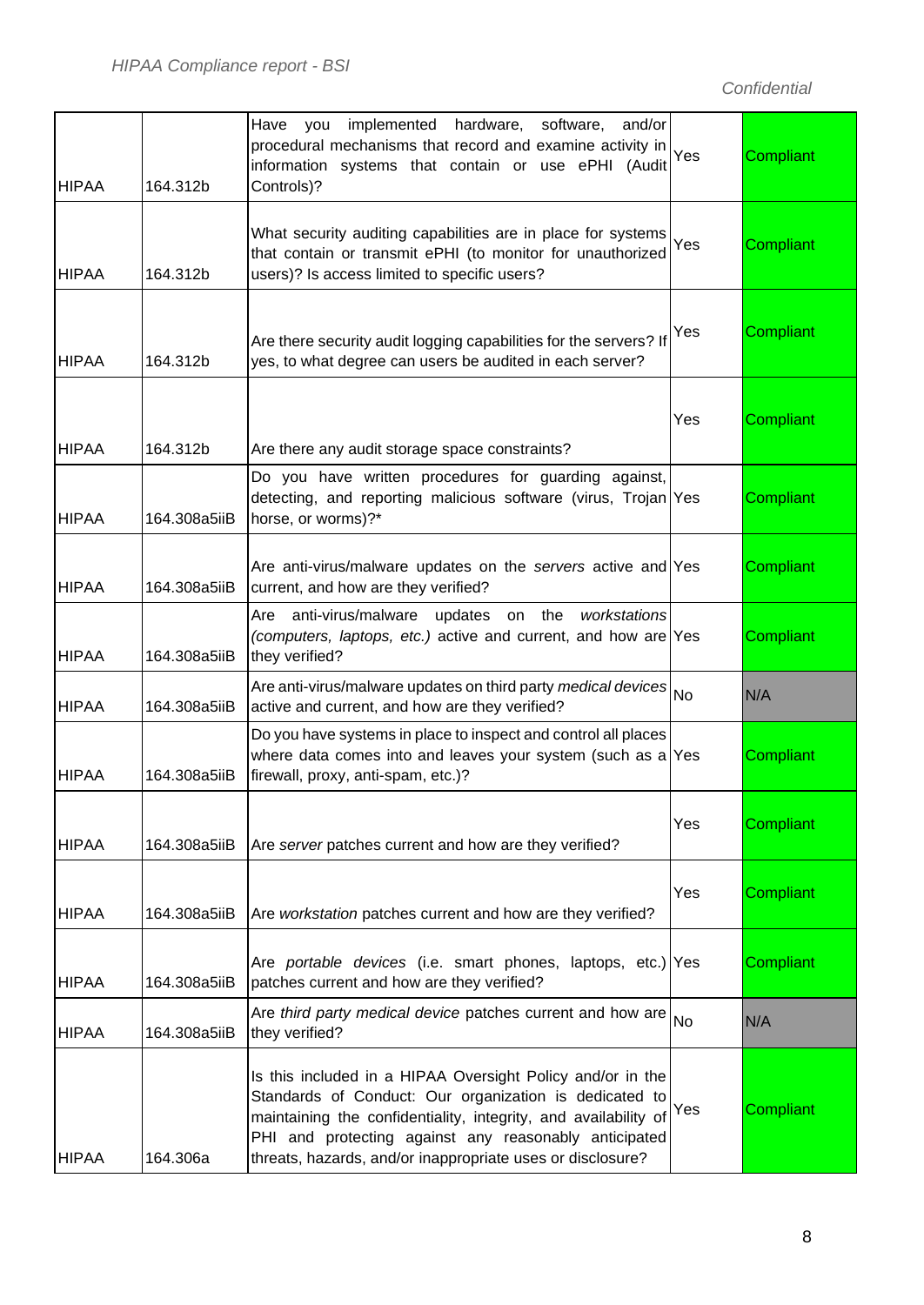| <b>HIPAA</b> | 164.306b    | Do you have formal or informal policy and procedures to<br>evaluate how to reasonably and appropriately implement the<br>HIPAA Security Rule by taking into account 1) The size,<br>complexity, and capabilities of the covered entity; 2) The CE's<br>technical infrastructure, hardware, and software security<br>capabilities; 3) The costs of security measures; 4) The<br>probability and criticality of potential risks to ePHI | Yes | Compliant        |
|--------------|-------------|---------------------------------------------------------------------------------------------------------------------------------------------------------------------------------------------------------------------------------------------------------------------------------------------------------------------------------------------------------------------------------------------------------------------------------------|-----|------------------|
| <b>HIPAA</b> | 164.306c    | Requirement 1 of HI-HT-048                                                                                                                                                                                                                                                                                                                                                                                                            | Yes | Compliant        |
| <b>HIPAA</b> | 164.306d1-2 | Requirement 2 of HI-HT-048                                                                                                                                                                                                                                                                                                                                                                                                            | Yes | Compliant        |
| <b>HIPAA</b> | 164.306d3   | Requirement 3 of HI-HT-048                                                                                                                                                                                                                                                                                                                                                                                                            | Yes | Compliant        |
| <b>HIPAA</b> | 164.306d3   | Requirement 4 of HI-HT-048                                                                                                                                                                                                                                                                                                                                                                                                            | Yes | Compliant        |
| <b>HIPAA</b> | 164.306e    | Have you implemented P&Ps to continuously monitor security<br>P&Ps as well as security measures in place and update them Yes<br>as needed to protect ePHI?                                                                                                                                                                                                                                                                            |     | <b>Compliant</b> |
| <b>HIPAA</b> | 164.306e    | Do you have a process in place to identify new laws and Yes<br>regulations with IT security implications?                                                                                                                                                                                                                                                                                                                             |     | Compliant        |
| <b>HIPAA</b> | 164.308a2   | Have you identified the security official who is responsible<br>and has the enforcement authority for the development,<br>implementation, & communication of the P&Ps required by $ Y_{\text{ES}} $<br>the Security Rule (responsible and enforcement authority for<br>identifying, reducing, & preventing threats) and have a job<br>description for the position?                                                                   |     | <b>Compliant</b> |
| <b>HIPAA</b> | 164.308a2   | Have you provided training for the Security Official so they<br>are knowledgeable about their responsibilities and how to Yes<br>fulfill them?                                                                                                                                                                                                                                                                                        |     | Compliant        |
| <b>HIPAA</b> | 164.316a    | Training material used on the Security Official training                                                                                                                                                                                                                                                                                                                                                                              | Yes | Compliant        |
| <b>HIPAA</b> | 164.316b1   | Do you maintain all P&Ps, assessments, and all other<br>documentation (such as risk analyses, risk management $ Y_{ES} $<br>moving<br>decisions,<br>media,<br>hardware<br>disposal,<br>job<br>descriptions, training, etc.) required by the Security Rule?                                                                                                                                                                            |     | <b>Compliant</b> |
| <b>HIPAA</b> | 164.316b2i  | Do you maintain all required documentation for at least 6<br>years from the date of creation, or date when last in effect, Yes<br>whichever is later?                                                                                                                                                                                                                                                                                 |     | Compliant        |
| <b>HIPAA</b> | 164.316b2ii | Are your P&Ps readily available to those individuals in your Yes<br>organization required to follow and implement them?                                                                                                                                                                                                                                                                                                               |     | Compliant        |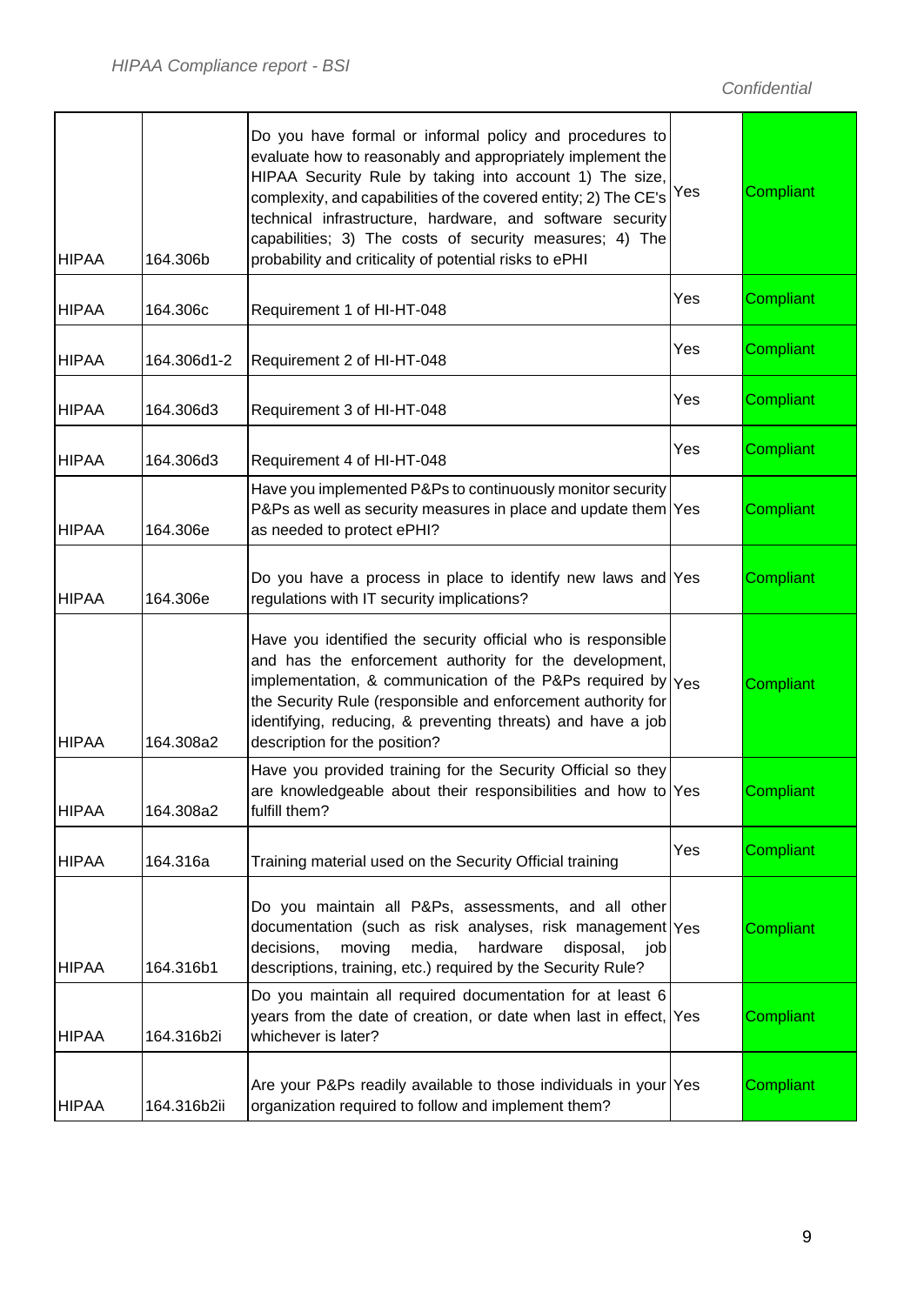| <b>HIPAA</b> | 164.316b2iii | Have you implemented P&Ps to periodically review, identify, Yes<br>document, and mitigate reasonably anticipated threats to<br>ePHI?                                                                                                           |     | <b>Compliant</b> |
|--------------|--------------|------------------------------------------------------------------------------------------------------------------------------------------------------------------------------------------------------------------------------------------------|-----|------------------|
| <b>HIPAA</b> | 164.308a5i   | Do you have a security awareness training program in place<br>requiring a training program for all workforce members?                                                                                                                          | Yes | <b>Compliant</b> |
| <b>HIPAA</b> | 164.308a5i   | When is training provided?                                                                                                                                                                                                                     | Yes | <b>Compliant</b> |
| <b>HIPAA</b> | 164.308a5i   | Do you document that training was provided?                                                                                                                                                                                                    | Yes | Compliant        |
| <b>HIPAA</b> | 164.308a5iiA | Do you provide periodic information security reminders?*                                                                                                                                                                                       | Yes | Compliant        |
| <b>HIPAA</b> | 164.308a1i   | Is this included in a HIPAA Oversight Policy and/or in the<br>Standards of Conduct: Our organization is dedicated to<br>preventing, detecting, containing, and correcting security<br>violations?                                              | Yes | Compliant        |
| <b>HIPAA</b> | 164.308a6i   | Do you have a P&P in place to address security incidents?                                                                                                                                                                                      | Yes | <b>Compliant</b> |
| <b>HIPAA</b> | 164.308a6ii  | Do you have procedures to identify and respond to suspected<br>or known security incidents; mitigate to the extent possible $\gamma_{\text{es}}$<br>harmful effects of known security incidents; and document<br>incidents and their outcomes? |     | <b>Compliant</b> |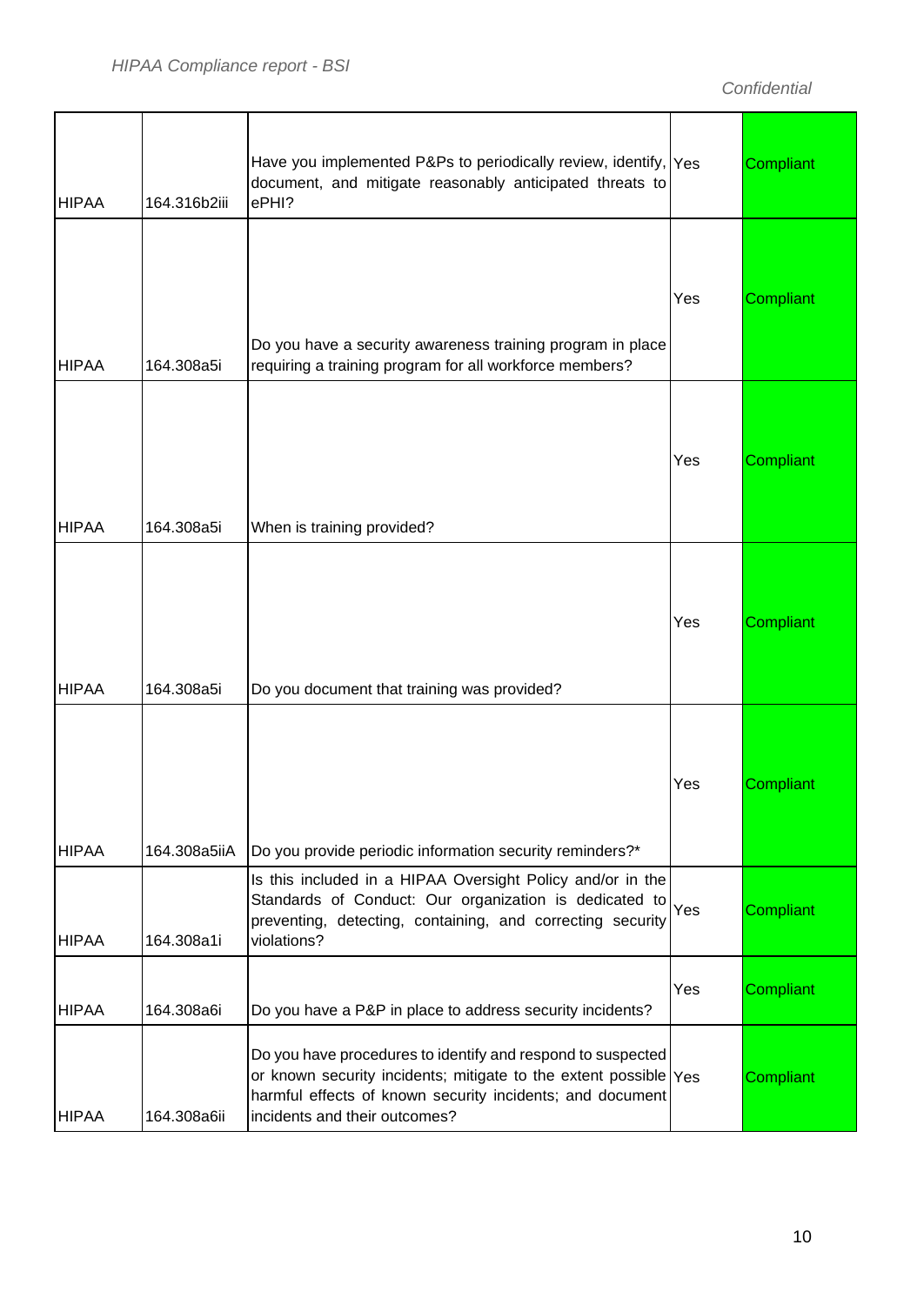| <b>HIPAA</b> | 164.308a1iiC          | Do you have a policy and procedures in place to apply<br>sanctions against workforces who fail to comply with security<br><b>P&amp;Ps?</b>                                                                                             | Yes | Compliant        |
|--------------|-----------------------|----------------------------------------------------------------------------------------------------------------------------------------------------------------------------------------------------------------------------------------|-----|------------------|
| <b>HIPAA</b> | 164.308a1iiC          | Do you consistently enforce the sanctions policy?                                                                                                                                                                                      | Yes | Compliant        |
| <b>HIPAA</b> | 13402(e)<br>(164.408) | Do you have a policy and procedure in place requiring<br>reporting of breaches of "unsecured PHI" and sending of Yes<br>notifications to the Secretary?                                                                                |     | Compliant        |
| <b>HIPAA</b> | 13402a<br>(164.404)   | Do you have a policy and procedure in place requiring<br>reporting of breaches of "unsecured PHI" and sending of Yes<br>notifications to individuals?                                                                                  |     | Compliant        |
| <b>HIPAA</b> | 13402b                | Do you include breach reporting requirements in your<br>organization's BAA? If you are a BA, do you have a policy and<br>procedure requiring reporting of breaches of unsecured PHI<br>to the other entity?                            | Yes | Compliant        |
| <b>HIPAA</b> | 13406<br>(164.406)    | Do you have a policy and procedure in place requiring<br>reporting of breaches of "unsecured PHI" and sending of Yes<br>notifications to the media?                                                                                    |     | Compliant        |
| <b>HIPAA</b> | 164.308a3i            | Do you have different levels of access to ePHI for different<br>types/categories of users for each system/application (to<br>support minimum necessary requirements)?                                                                  | Yes | Compliant        |
| <b>HIPAA</b> | 164.308a3iiA          | Have you implemented procedures for the authorization<br>and/or supervision of workforces who work with ePHI or in Yes<br>locations where it might be accessed (e.g. identified lines of<br>authority & workforce are aware of them)?* |     | Compliant        |
| <b>HIPAA</b> | 164.308a3iiB          | Have you implemented procedures to determine that the<br>access of a user to ePHI is appropriate (such as role based<br>access) and the minimum necessary (least privilege)?*                                                          | Yes | Compliant        |
| <b>HIPAA</b> | 164.308a3iiB          | Are types of roles clearly documented and access provided<br>based on these types of roles so that access is the minimum Yes<br>necessary for each user?                                                                               |     | <b>Compliant</b> |
| <b>HIPAA</b> | 164.308a4i            | Have you implemented P&Ps to determine who can be<br>authorized to have access to ePHI in systems, servers,  Yes<br>workstations, and portable devices?                                                                                |     | Compliant        |
| <b>HIPAA</b> | 164.308a4i            | Have you implemented procedures to do background checks<br>on workforce members prior to employment and on a regular Yes<br>basis thereafter?                                                                                          |     | Compliant        |
| <b>HIPAA</b> | 164.308a4i            | Do you require workforce members and contractors to sign Yes<br>confidentiality agreements before allowing them to work?                                                                                                               |     | Compliant        |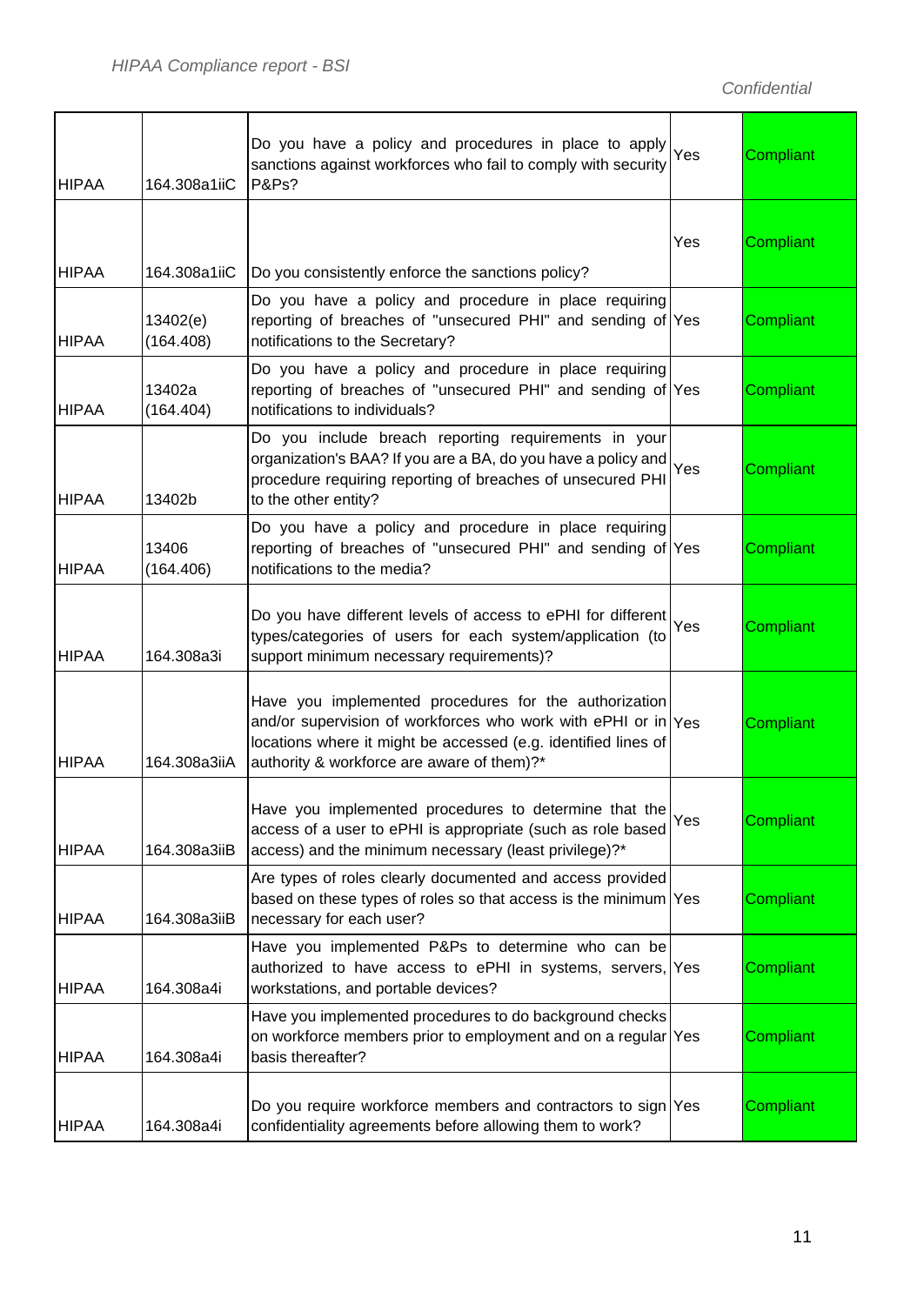| <b>HIPAA</b> | 164.308a4iiB | Have you implemented procedures for granting access to<br>ePHI, for example, through access to a workstation, laptop<br>transaction, program, process, or other mechanism?*                                                                       | Yes | Compliant |
|--------------|--------------|---------------------------------------------------------------------------------------------------------------------------------------------------------------------------------------------------------------------------------------------------|-----|-----------|
| <b>HIPAA</b> | 164.308a4iiB | How are access rights requested, approved, and granted to Yes<br>servers containing ePHI?                                                                                                                                                         |     | Compliant |
| <b>HIPAA</b> | 164.308a4iiB | How are access rights requested, approved, and granted to Yes<br>system users?                                                                                                                                                                    |     | Compliant |
| <b>HIPAA</b> | 164.312a1    | Do you have P&Ps in place that allow only authorized access Yes<br>to systems/applications that contain and/or transmit ePHI?                                                                                                                     |     | Compliant |
| <b>HIPAA</b> | 164.308a4iiC | Have you implemented policies and procedures that are<br>based upon your access authorization policies, establish, $\gamma_{es}$<br>document, review, and modify a user's right of access to a<br>workstation, transaction, program, or process?* |     | Compliant |
| <b>HIPAA</b> | 164.308a4iiC | How and when are access rights modified to servers Yes<br>containing ePHI (what procedures are in place)?                                                                                                                                         |     | Compliant |
| <b>HIPAA</b> | 164.308a4iiC | How and when are access rights modified for system users Yes<br>(what procedures are in place)?                                                                                                                                                   |     | Compliant |
| <b>HIPAA</b> | 164.308a4iiC | How and when are access rights reviewed and revalidated Yes<br>(what procedures are in place)?                                                                                                                                                    |     | Compliant |
| <b>HIPAA</b> | 164.308a3iiC | Have you implemented procedures to terminate access to<br>ePHI when a workforce member leaves your organization, Yes<br>and/or with role changes?*                                                                                                |     | Compliant |
| <b>HIPAA</b> | 164.308a3iiC | How and when are access rights terminated for servers Yes<br>containing ePHI?                                                                                                                                                                     |     | Compliant |
| <b>HIPAA</b> | 164.308a3iiC | How and when are access rights terminated for system Yes<br>users?                                                                                                                                                                                |     | Compliant |
| <b>HIPAA</b> | 164.312a2iii | Have you implemented procedures that automatically<br>terminate system access after a predetermined time of<br>inactivity so that unauthorized users do not access ePHI on<br>unattended workstations?*                                           | Yes | Compliant |
| <b>HIPAA</b> | 164.312a2iii | Are automatic logoffs activated for all systems containing or<br>that transmit ePHI? If yes, for what timeframe is it set (e.g. $10$ Yes<br>minutes)?                                                                                             |     | Compliant |
| <b>HIPAA</b> | 164.308a5iiD | Are users trained to lock or log off workstations and systems<br>so that other users may not use their sessions to access Yes<br>ePHI?                                                                                                            |     | Compliant |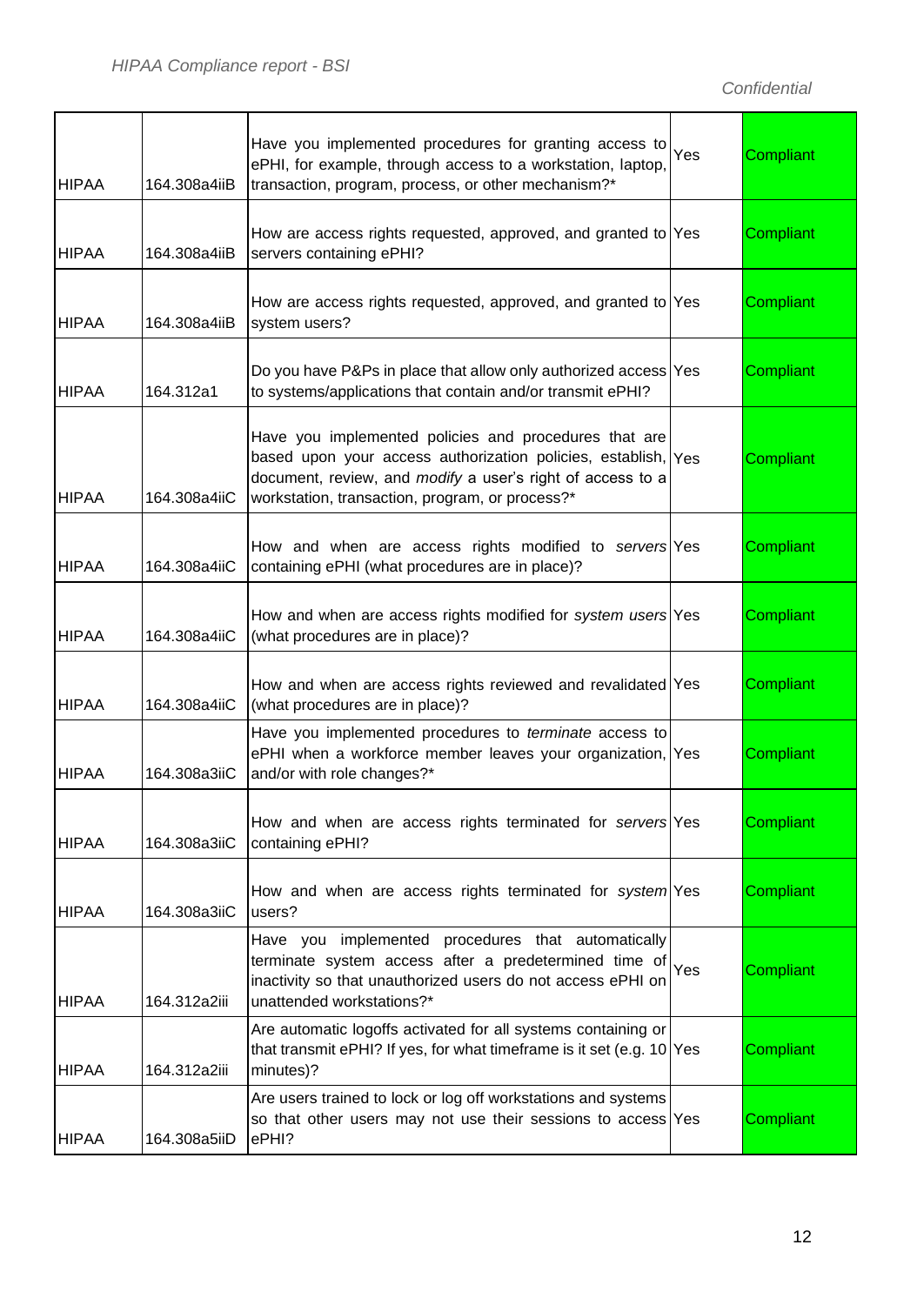| <b>HIPAA</b>  | 164.308a4iiA | If you are a clearinghouse that is part of a larger organization,<br>have you implemented P&Ps to protect ePHI from the larger $N_0$<br>organization (e.g. prevent access to hardware, software, &<br>ePHI; separate physical space)?                                          |           | N/A              |
|---------------|--------------|--------------------------------------------------------------------------------------------------------------------------------------------------------------------------------------------------------------------------------------------------------------------------------|-----------|------------------|
| <b>HIPAA</b>  | 164.308a5iiD | Do you have procedures for creating, changing, and<br>safeguarding passwords and are these trained to all users?*                                                                                                                                                              | Yes       | <b>Compliant</b> |
| <b>HIPAA</b>  | 164.308a5iiD | Do you train your users to not share passwords with others<br>and not write them down so they can be accessed by others?                                                                                                                                                       | Yes       | Compliant        |
| <b>HIPAA</b>  | 164.308a5iiD | What are your password security requirements to access Yes<br>workstations (strength, frequency of change, sharing, )?                                                                                                                                                         |           | Compliant        |
| <b>HIPAA</b>  | 164.308a5iiD | What are your password security requirements to access<br>systems that contain/ transmit ePHI (strength, frequency of Yes<br>change, sharing, )?                                                                                                                               |           | Compliant        |
| <b>HIPAA</b>  | 164.308a5iiD | What are your server password security requirements Yes<br>(strength, frequency of change, sharing )?                                                                                                                                                                          |           | Compliant        |
| <b>HIPAA</b>  | 164.312a2i   | Have you assigned a unique name and/or number to each<br>system user and can the identifier be used to track user Yes<br>identity in systems that contain ePHI?                                                                                                                |           | Compliant        |
| <b>HIPAA</b>  | 164.312d     | Have you implemented (Person or Entity Authentication, such<br>as unique usernames & passwords) procedures to verify that<br>a person or entity seeking access to ePHI is the one claimed?                                                                                     | Yes       | Compliant        |
| <b>HIPAA</b>  | 164.310b     | Have you implemented P&Ps that specify the proper<br>functions to be performed, the manner in which those<br>functions are to be performed, and the physical attributes of Yes<br>the surroundings of a specific workstation or class of<br>workstations that can access ePHI? |           | <b>Compliant</b> |
| <b>HIPAA</b>  | 164.310c     | What physical safeguards have you put in place for all<br>workstations that access ePHI to restrict access to authorized<br>users (workstation screen viewability, laptop<br>mobility,<br>monitored for theft, etc.)?                                                          | Partial   | <b>Compliant</b> |
| <b>HIPAA</b>  | 164.310c     | How are portable devices secured/safeguarded?                                                                                                                                                                                                                                  | Partial   | Compliant        |
| <b>HIPAA</b>  | 164.310c     | Do you have any other measures in place to restrict access Yes<br>to those who do not need access to ePHI?                                                                                                                                                                     |           | <b>Compliant</b> |
| <b>HITECH</b> | 13404        | If your organization is a BAA, do you have procedures in<br>place to require your workforce to follow all HITECH<br>requirements as required by the contractual relationship with<br>that organization?                                                                        | <b>No</b> | N/A              |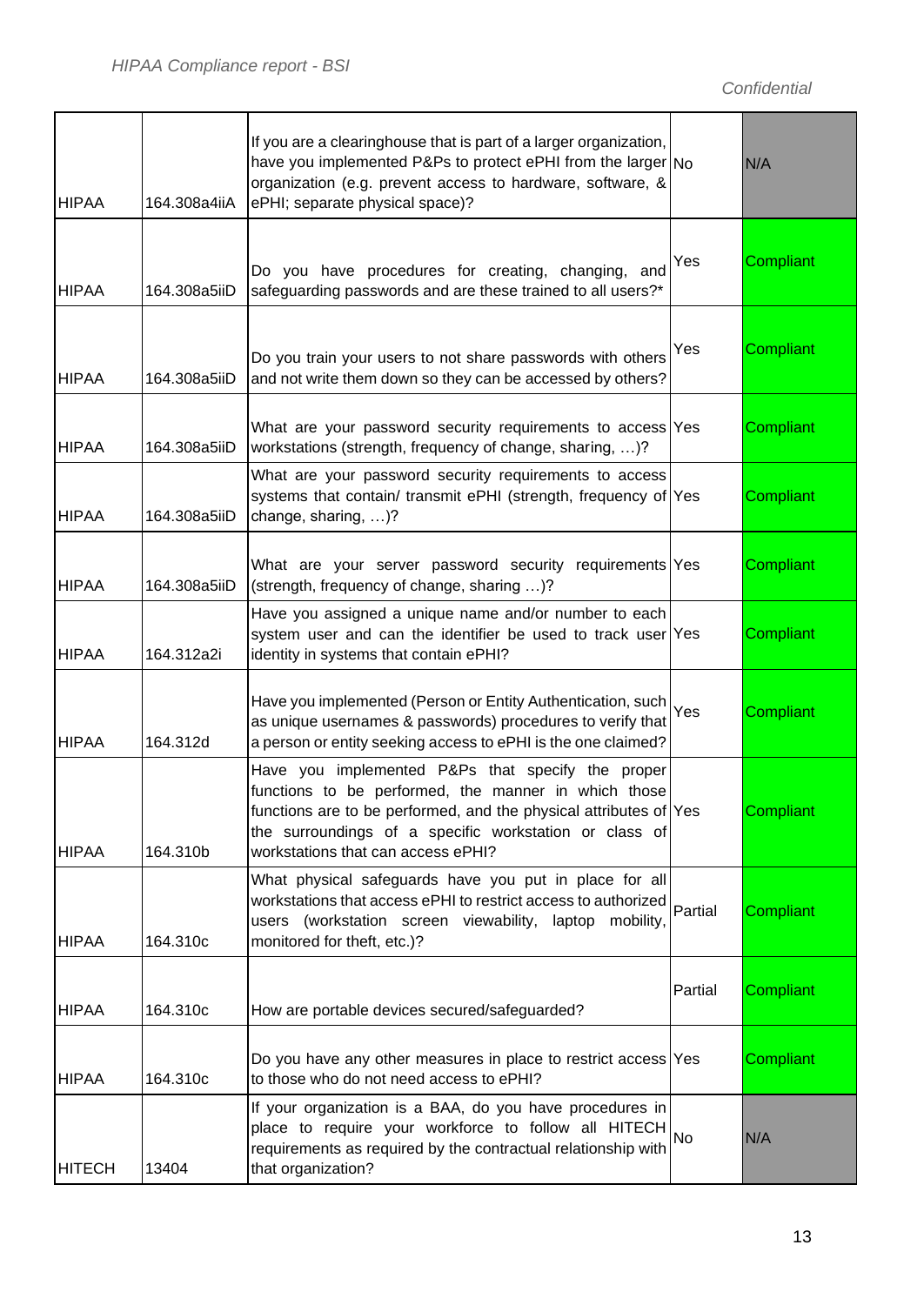| <b>HITECH</b> | 13408        | Are BAAs in place with vendors that provide data<br>transmission of PHI to your organization (HIEO, RHIO, E-<br>prescribing Gateway)?                                                                                                        | Yes | Compliant |
|---------------|--------------|----------------------------------------------------------------------------------------------------------------------------------------------------------------------------------------------------------------------------------------------|-----|-----------|
| <b>HITECH</b> | 13401a       | If you are a BA, do you have policies indicating that you follow<br>the Security Rule (i.e. follow the security rule while performing<br>BA responsibilities)?                                                                               | Yes | Compliant |
| <b>HIPAA</b>  | 164.308b1-b3 | Have you implemented a P&P to obtain BAAs as required by<br>the Security Rule, Privacy Rule & HITECH (including specific<br>individuals responsible for oversight of third parties and BAs<br>and to obtain, track, and update BAAs)?        | Yes | Compliant |
| <b>HIPAA</b>  | 164.308b4    | Do you obtain signed BAAs with language compliant with the<br>Security Rule, Privacy Rule & HITECH and maintain them for<br>6 years after the contracts have expired?                                                                        | Yes | Compliant |
| <b>HIPAA</b>  | 164.314a1    | Does your BAA include the required language? Do you have<br>a reporting & investigation process in place with BAs?                                                                                                                           | Yes | Compliant |
| <b>HIPAA</b>  | 164.314a2i   | Does your BAA include the required language including<br>termination of the contract if the BA violated a material term<br>of the contract? Do you have a reporting & investigation<br>process in place with BAs?                            | Yes | Compliant |
| <b>HIPAA</b>  | 164.314a2ii  | Are you a governmental entity and have BAAs that are also<br>governmental entities? If yes, do you require they sign a $N_0$<br>memorandum of understanding or reliance on law or<br>regulation that requires equivalent actions of the BAA? |     | N/A       |
| <b>HIPAA</b>  | 164.310a     | Have you implemented P&Ps to limit physical access to<br>information systems and the facilities where they are housed Partial<br>to those authorized to access them?                                                                         |     | Compliant |
| <b>HIPAA</b>  | 164.310a2ii  | Have you implemented policies and procedures to safeguard<br>the facility and the equipment therein from unauthorized Yes<br>physical access, tampering, and theft?*                                                                         |     | Compliant |
| <b>HIPAA</b>  | 164.310a2ii  | What types of facility access controls are used to control<br>exterior and interior doors (key, key code, badge. cameras)? Yes<br>Where are they used?                                                                                       |     | Compliant |
| <b>HIPAA</b>  | 164.310a2ii  | Do you have a current inventory of keys, access cards, and Yes<br>individuals with key codes?                                                                                                                                                |     | Compliant |
| <b>HIPAA</b>  | 164.310a2ii  | Is there an alarm system?                                                                                                                                                                                                                    | Yes | Compliant |
| <b>HIPAA</b>  | 164.310a2ii  | Do you restrict who can be in certain areas of the facility(s)?<br>If yes, what areas and how? Are the workforce trained to Yes<br>report suspicious behavior?                                                                               |     | Compliant |
| <b>HIPAA</b>  | 164.310a2ii  | How do you secure hardcopy PHI (i.e. medical records, No<br>printed reports, encounter forms, etc.)?                                                                                                                                         |     | N/A       |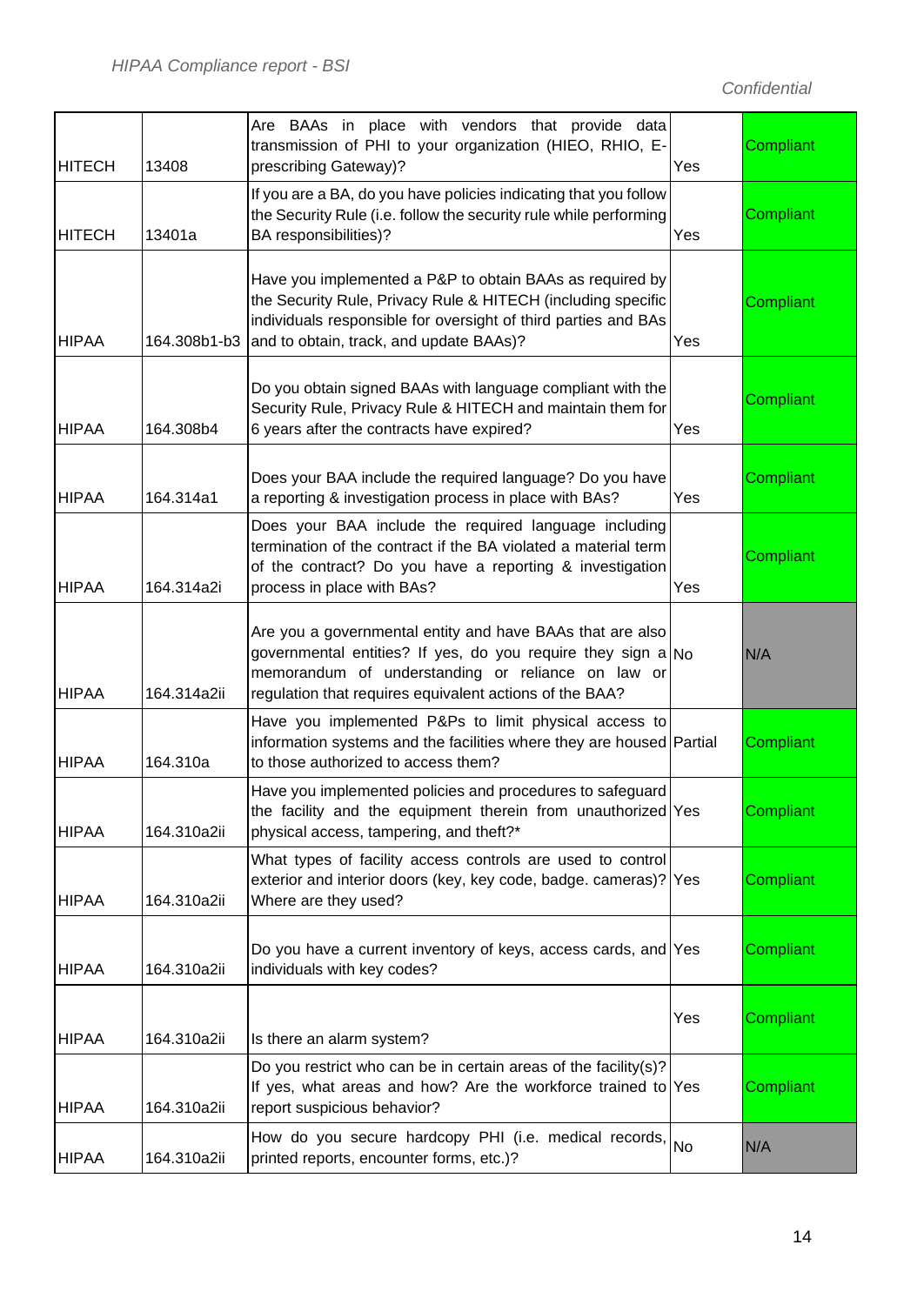| <b>HIPAA</b> | 164.310a2ii  | How is access to servers and phones secured? Are there<br>keypad entry codes, keys, or other access controls utilized to Partial<br>access them?                                                                                                      |         | Compliant        |
|--------------|--------------|-------------------------------------------------------------------------------------------------------------------------------------------------------------------------------------------------------------------------------------------------------|---------|------------------|
| <b>HIPAA</b> | 164.310a2ii  | Who has access to the server rooms and is the access $ _{\text{No}}$<br>periodically audited?                                                                                                                                                         |         | N/A              |
| <b>HIPAA</b> | 164.310a2iii | Have you implemented procedures to control and validate a<br>person's access to facilities based on their role or function,<br>including visitor control, and control of access to software<br>programs for testing and revision?*                    | Yes     | Compliant        |
| <b>HIPAA</b> | 164.310a2iv  | Have you implemented P&Ps to document repairs and<br>modifications to the building or facility, which are related to<br>security (for example, hardware, walls, doors, and locks)?*                                                                   | Partial | <b>Compliant</b> |
| <b>HIPAA</b> | 164.310a2iv  | Do you have a process in place to approve facility changes<br>and verify they improve (not reduce) ePHI safeguarding<br>measures before making them (or building a new facility)?                                                                     | Partial | <b>Compliant</b> |
| <b>HIPAA</b> | 164.310d2i   | Have you implemented P&Ps to destroy ePHI on hardware or Partial<br>electronic media you are no longer using?                                                                                                                                         |         | <b>Compliant</b> |
| <b>HIPAA</b> | 164.310d2i   | What disposal procedures are in place for servers?                                                                                                                                                                                                    | No      | N/A              |
| <b>HIPAA</b> | 164.310d2i   | What disposal procedures are in place for hard drives,<br>portable devices, and other electronic media containing No<br>ePHI?                                                                                                                         |         | N/A              |
| <b>HIPAA</b> | 164.310d2ii  | Have you implemented procedures for removal of ePHI from<br>electronic media before the media are available for reuse Partial<br>(internally and externally)?                                                                                         |         | <b>Compliant</b> |
| <b>HIPAA</b> | 164.312e1    | Have you implemented measures to prevent unauthorized<br>access to ePHI during transmission over electronic Yes<br>communication networks (e.g. email, texting, paging, Internet,<br>private or point-to-point networks, internal transmission, etc.) |         | Compliant        |
| <b>HIPAA</b> | 164.312a2iv  | Have you implemented a mechanism to encrypt and decrypt<br>ePHI?*                                                                                                                                                                                     | Yes     | Compliant        |
| <b>HIPAA</b> | 164.312a2iv  | Is ePHI stored on workstations, laptops/tablets?                                                                                                                                                                                                      | No      | N/A              |
| <b>HIPAA</b> | 164.312a2iv  | Is ePHI at rest encrypted on workstations, laptops/tablets ?                                                                                                                                                                                          | No      | N/A              |
| <b>HIPAA</b> | 164.312a2iv  | Is ePHI stored on or other portable media (devices, thumb<br>drives, & backup tapes, smart phones, etc.)?                                                                                                                                             | No      | N/A              |
| <b>HIPAA</b> | 164.312a2iv  | Is ePHI at rest encrypted on other portable media (devices, No<br>thumb drives, & backup tapes, smart phones, etc.)?                                                                                                                                  |         | N/A              |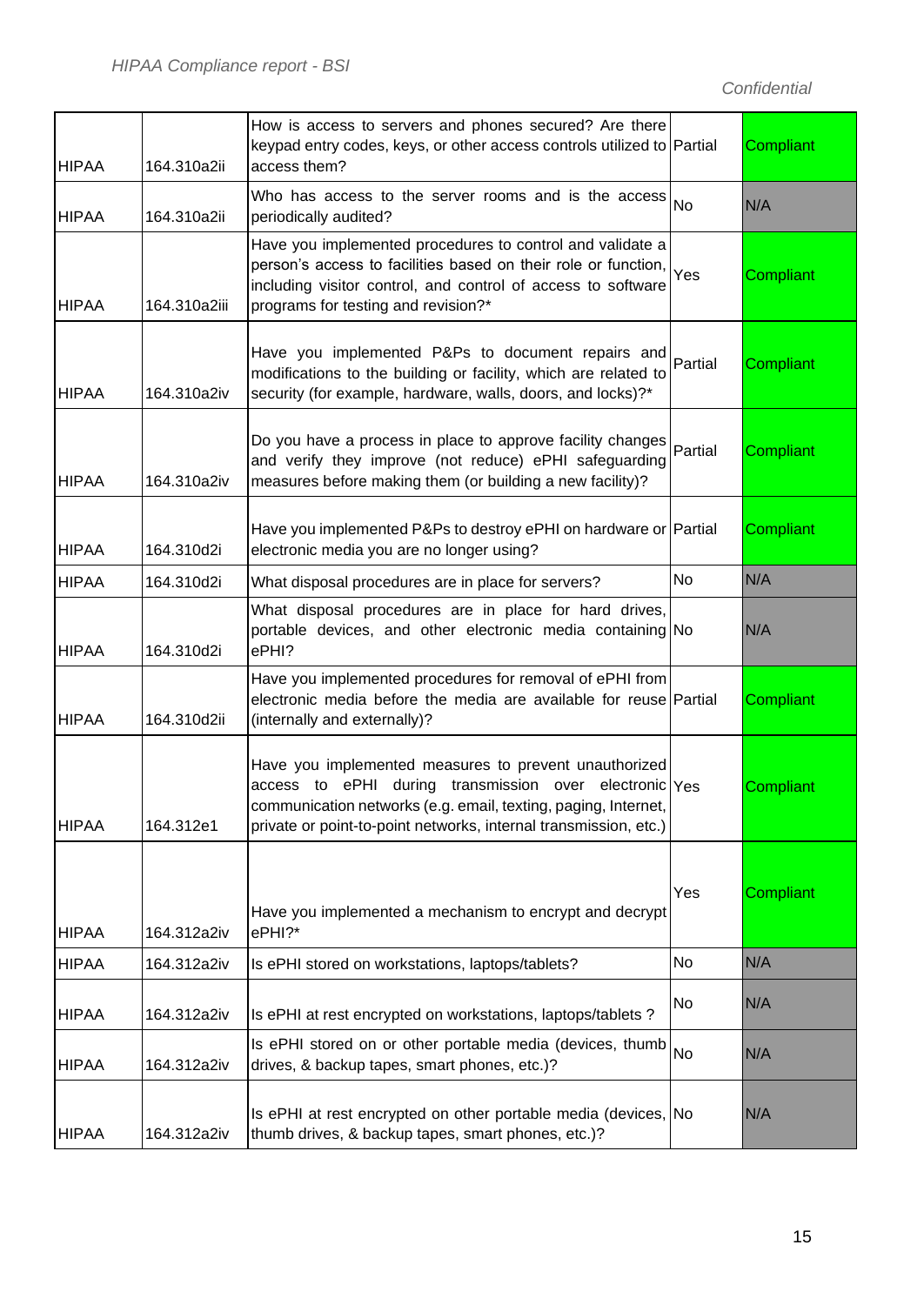| <b>HIPAA</b> | 164.312a2iv  | Is ePHI at rest encrypted on servers?                                                                                                                                                                                                                                                                         | Yes | Compliant |
|--------------|--------------|---------------------------------------------------------------------------------------------------------------------------------------------------------------------------------------------------------------------------------------------------------------------------------------------------------------|-----|-----------|
| <b>HIPAA</b> | 164.312e2ii  | Have you implemented a mechanism to encrypt ePHI<br>whenever deemed appropriate (transmissions such as<br>emails, paging, texting, internet transmissions, virtual private<br>networks (VPNs), etc. )? If not, what measures do you have<br>in place to ensure the protection of this ePHI?*                  | Yes | Compliant |
| <b>HIPAA</b> | 164.312e2ii  | Do you have encrypted: email, VPN, Citrix, etc.?                                                                                                                                                                                                                                                              | No  | N/A       |
| <b>HIPAA</b> | 164.312e2ii  | What type of Internet connection(s) do you have?                                                                                                                                                                                                                                                              | Yes | Compliant |
| <b>HIPAA</b> | 164.312e2ii  | Are there data jacks in every room? Are they enabled?                                                                                                                                                                                                                                                         | No  | N/A       |
| <b>HIPAA</b> | 164.312e2ii  | Type of Wireless access point (WEP, WPA or WPA2)?                                                                                                                                                                                                                                                             | Yes | Compliant |
| <b>HIPAA</b> | 164.312e2ii  | Is your wireless SSID (service set identifier) broadcasted (i.e.<br>icon in taskbar/internet access search)?                                                                                                                                                                                                  | Yes | Compliant |
| <b>HIPAA</b> | 164.312c1    | Have you implemented P&Ps to prevent ePHI from being<br>changed or destroyed improperly?                                                                                                                                                                                                                      | Yes | Compliant |
| <b>HIPAA</b> | 164.312c2    | Have you implemented electronic mechanisms to confirm that $\gamma_{\rm e s}$<br>ePHI has not been altered or destroyed in an unauthorized<br>manner?*                                                                                                                                                        |     | Compliant |
| <b>HIPAA</b> | 164.312e2i   | Have you implemented security measures to ensure that $\gamma_{\text{es}}$<br>electronically transmitted ePHI is not improperly modified<br>without detection until disposed of?*                                                                                                                             |     | Compliant |
| <b>HIPAA</b> | 164.314b1-b2 | Do you sponsor a health plan (i.e. have a self-insured health<br>plan for your employees)? If yes, do you have measures in<br>place to follow the HIPAA Security Rule and is this included<br>in the plan documents? Does the plan document specify<br>reporting security incidents to the group health plan? | No  | N/A       |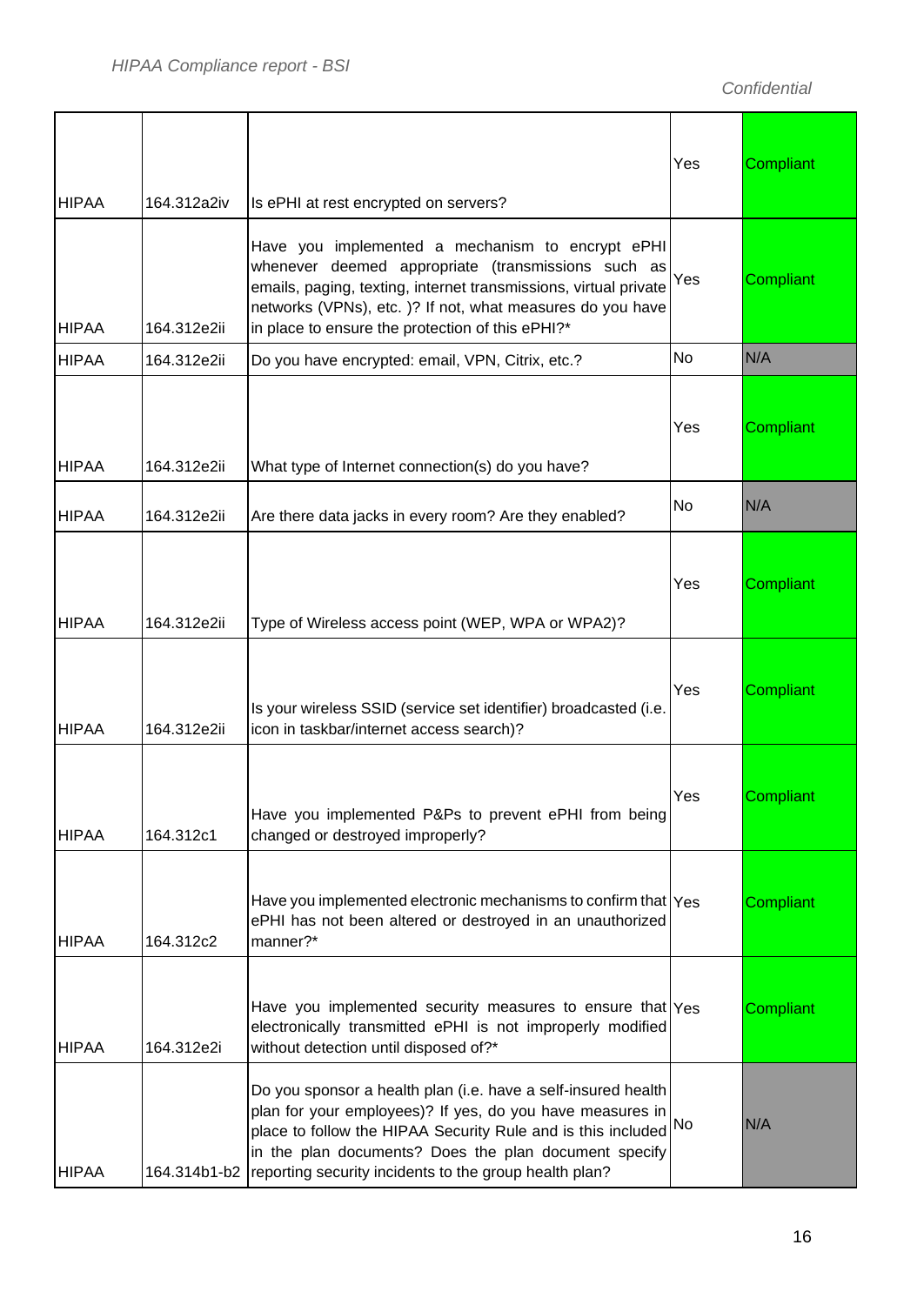| <b>HITRUST</b> | Control<br>Reference:<br>10.m Control<br>of | Technical Do you perform periodic vulnerability scans on critical<br>Vulnerabilities systems that process, transmit or store ePHI?                                                           | Yes | Compliant |
|----------------|---------------------------------------------|----------------------------------------------------------------------------------------------------------------------------------------------------------------------------------------------|-----|-----------|
| <b>HITRUST</b> | Control<br>Reference:<br>09.v               | Do you have some measure of protection against Yes<br>On-line unauthorized intrusions via IDS/IPS on the Web server(s) that<br>Transactions receive online transactions in a data warehouse? |     | Compliant |

#### Non applicable controls justification

| <b>Control</b><br><b>Number</b> | <b>Regulatory</b><br><b>Source</b> | <b>Regulatory</b><br>Requireme<br>nt | <b>Assessment Question</b>                                                                                                                                                                                                                                       | <b>Current</b><br><b>Status</b> | <b>Justification</b>                                            |
|---------------------------------|------------------------------------|--------------------------------------|------------------------------------------------------------------------------------------------------------------------------------------------------------------------------------------------------------------------------------------------------------------|---------------------------------|-----------------------------------------------------------------|
| <b>HI-HT-041</b>                | <b>HIPAA</b>                       | B                                    | Are anti-virus/malware updates<br>on third party medical devices N/A<br>164.308a5ii active and current, and how are<br>they verified?                                                                                                                            |                                 | No medical devices under scope                                  |
| <b>HI-HT-046</b>                | <b>HIPAA</b>                       | B                                    | Are third party medical device<br>164.308a5ii patches current and how are N/A<br>they verified?                                                                                                                                                                  |                                 | No medical devices under scope                                  |
| <b>HI-HT-095</b>                | <b>HIPAA</b>                       | A                                    | If you are a clearinghouse that<br>is part of a larger organization,<br>have you implemented P&Ps to<br>protect ePHI from the larger<br>organization<br>(e.g.<br>prevent<br>access to hardware, software,<br>164.308a4ii 8 ePHI; separate<br>physical<br>space)? | N/A                             | BSI is not a clearinghouse nor part of<br>a larger organization |
| <b>HI-HT-107</b>                | <b>HITECH</b>                      | 13404                                | If your organization is a BAA,<br>do you have procedures in<br>place to require your workforce<br>HITECH N/A<br>follow<br>all<br>to<br>requirements as required by the<br>contractual relationship with<br>that organization?                                    |                                 | <b>BSI</b> is not a BAA                                         |
| <b>HI-HT-114</b>                | <b>HIPAA</b>                       |                                      | Are you a governmental entity<br>and have BAAs that are also<br>governmental entities? If yes,<br>do you require they sign a<br>memorandum of understanding<br>or reliance on law or regulation<br>that required equivalent actions<br>164.314a2ii of the BAA?   | N/A                             | BSI is not a governmental entity                                |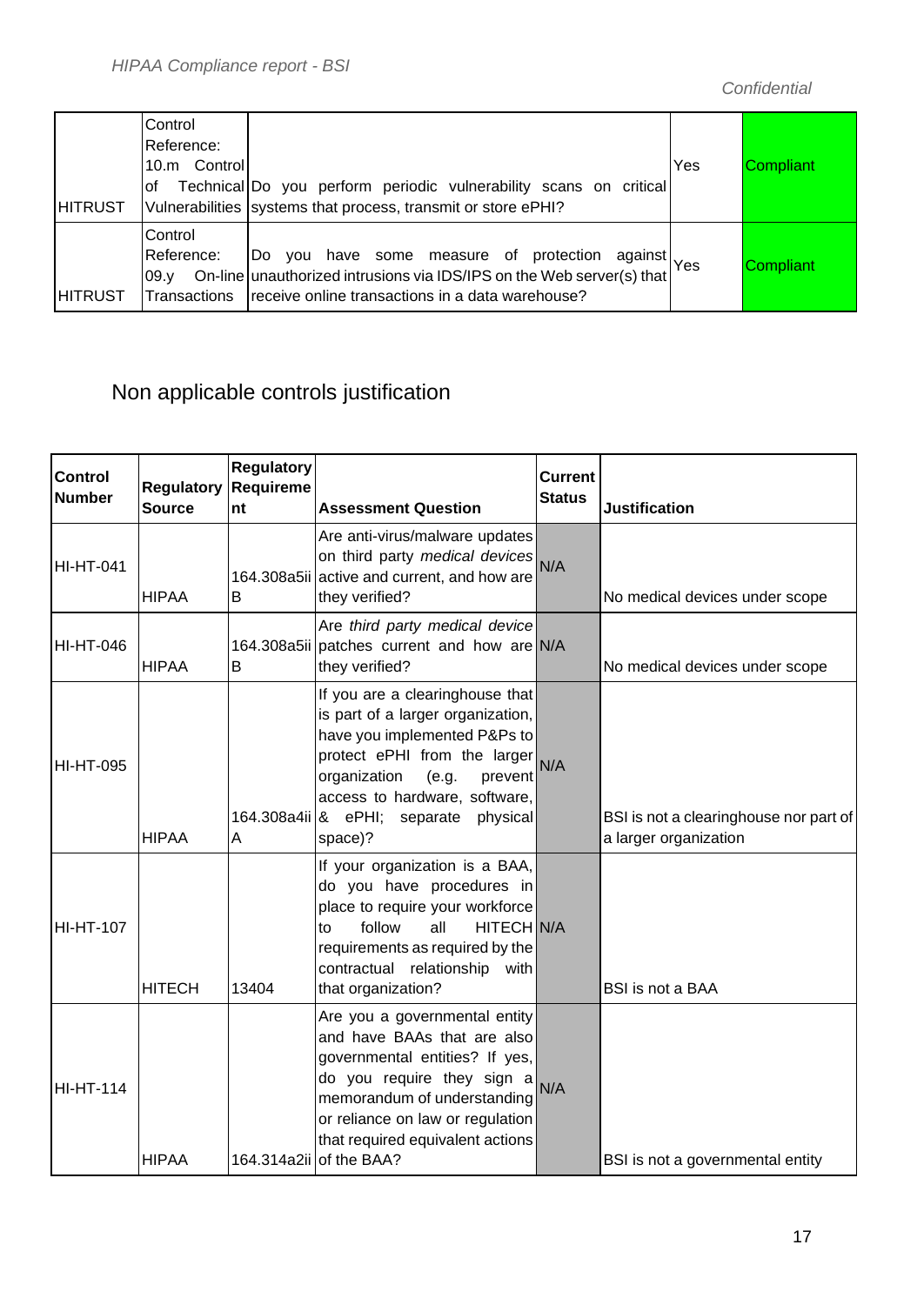| <b>HI-HT-121</b> | <b>HIPAA</b> |                              | How do you secure hardcopy<br>PHI (i.e. medical<br>records,  N/A<br>printed<br>reports,<br>encounter<br>164.310a2ii forms, etc.)?                                                                                                                                                                                                      |          | BSI does not manage hard copy PHI                                    |
|------------------|--------------|------------------------------|----------------------------------------------------------------------------------------------------------------------------------------------------------------------------------------------------------------------------------------------------------------------------------------------------------------------------------------|----------|----------------------------------------------------------------------|
| <b>HI-HT-123</b> | <b>HIPAA</b> |                              | Who has access to the server<br>rooms and is the access N/A<br>164.310a2ii periodically audited?                                                                                                                                                                                                                                       |          | Risk transferred to AWS                                              |
| <b>HI-HT-128</b> | <b>HIPAA</b> | 164.310d2i                   | What disposal procedures are N/A<br>in place for servers?                                                                                                                                                                                                                                                                              |          | Risk transferred to AWS                                              |
| <b>HI-HT-129</b> | <b>HIPAA</b> | 164.310d2i                   | What disposal procedures are<br>for hard<br>place<br>drives,<br>in<br>other N/A<br>portable<br>devices,<br>electronic media containing<br>ePHI?                                                                                                                                                                                        |          | Risk transferred to AWS                                              |
| <b>HI-HT-133</b> | <b>HIPAA</b> | v                            | 164.312a2i Is ePHI stored on workstations, N/A<br>laptops/tablets?                                                                                                                                                                                                                                                                     |          | No ePHI is stored on workstations,<br>laptops/tablets                |
| <b>HI-HT-134</b> | <b>HIPAA</b> | 164.312a2i<br>v              | Is ePHI at rest encrypted on N/A<br>workstations, laptops/tablets ?                                                                                                                                                                                                                                                                    |          | No ePHI is stored on workstations,<br>laptops/tablets                |
| <b>HI-HT-135</b> | <b>HIPAA</b> | 164.312a2i<br>v              | Is ePHI stored on or other<br>portable media (devices, thumb $N/A$<br>drives, & backup tapes, smart<br>phones, etc.)?                                                                                                                                                                                                                  |          | No portable media used to store<br>ePHI                              |
| <b>HI-HT-136</b> | <b>HIPAA</b> | 164.312a2i<br>v              | Is ePHI at rest encrypted on<br>other portable media (devices, N/A<br>thumb drives, & backup tapes,<br>smart phones, etc.)?                                                                                                                                                                                                            |          | No portable media used to store<br>ePHI                              |
| <b>HI-HT-139</b> | <b>HIPAA</b> |                              | Do you have encrypted: email, N/A<br>164.312e2ii VPN, Citrix, etc.?                                                                                                                                                                                                                                                                    |          | No ePHI transmitted outside secure<br>data flow                      |
| <b>HI-HT-141</b> | <b>HIPAA</b> |                              | Are there data jacks in every $N/A$<br>164.312e2ii room? Are they enabled?                                                                                                                                                                                                                                                             |          | Risk transferred to AWS                                              |
| <b>HI-HT-147</b> | <b>HIPAA</b> | 164.314b1-<br>b <sub>2</sub> | Do you sponsor a health plan<br>(i.e. have a self-insured health<br>plan for your employees)? If<br>yes, do you have measures in<br>place to follow the HIPAA<br>Security Rule and is<br>included<br>the<br>in<br>plan<br>documents? Does the plan<br>document specify<br>reporting<br>security incidents to the group<br>health plan? | this N/A | BSI does not have access<br>to<br>ePHI/PHI, it is a service provider |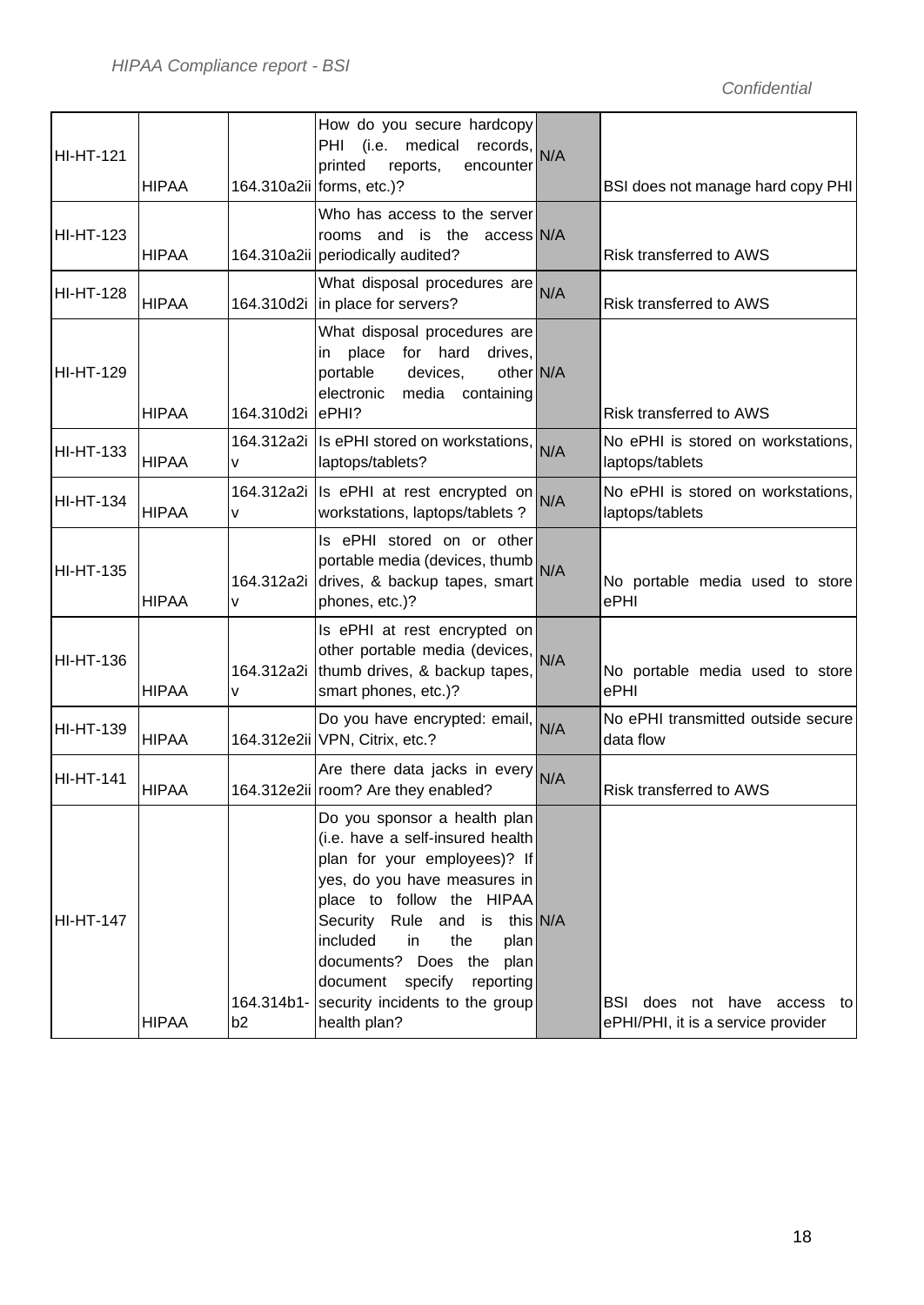#### Compliance status

Based on a comprehensive assessment executed between April 2022 and June 2022 on Be Software International Pty Ltd technologies and assets used to transmit, process and store electronic Protected Health Information (ePHI) and in order to validate the compliance of the HIPAA security rule located in the Electronic Code of Federal Regulations (eCFR) Title 45 - Public Welfare Subtitle A - Department of Health and Human Services SUBCHAPTER C - ADMINISTRATIVE DATA STANDARDS AND RELATED REQUIREMENTS PART 164 - SECURITY AND PRIVACY Subpart C - Security Standards for the Protection of Electronic Protected Health Information § 164.306 it has been verified that:

Be Software International Pty provides appropriate administrative, physical, and technical safeguards to ensure the confidentiality, integrity, and security of electronic protected health information.